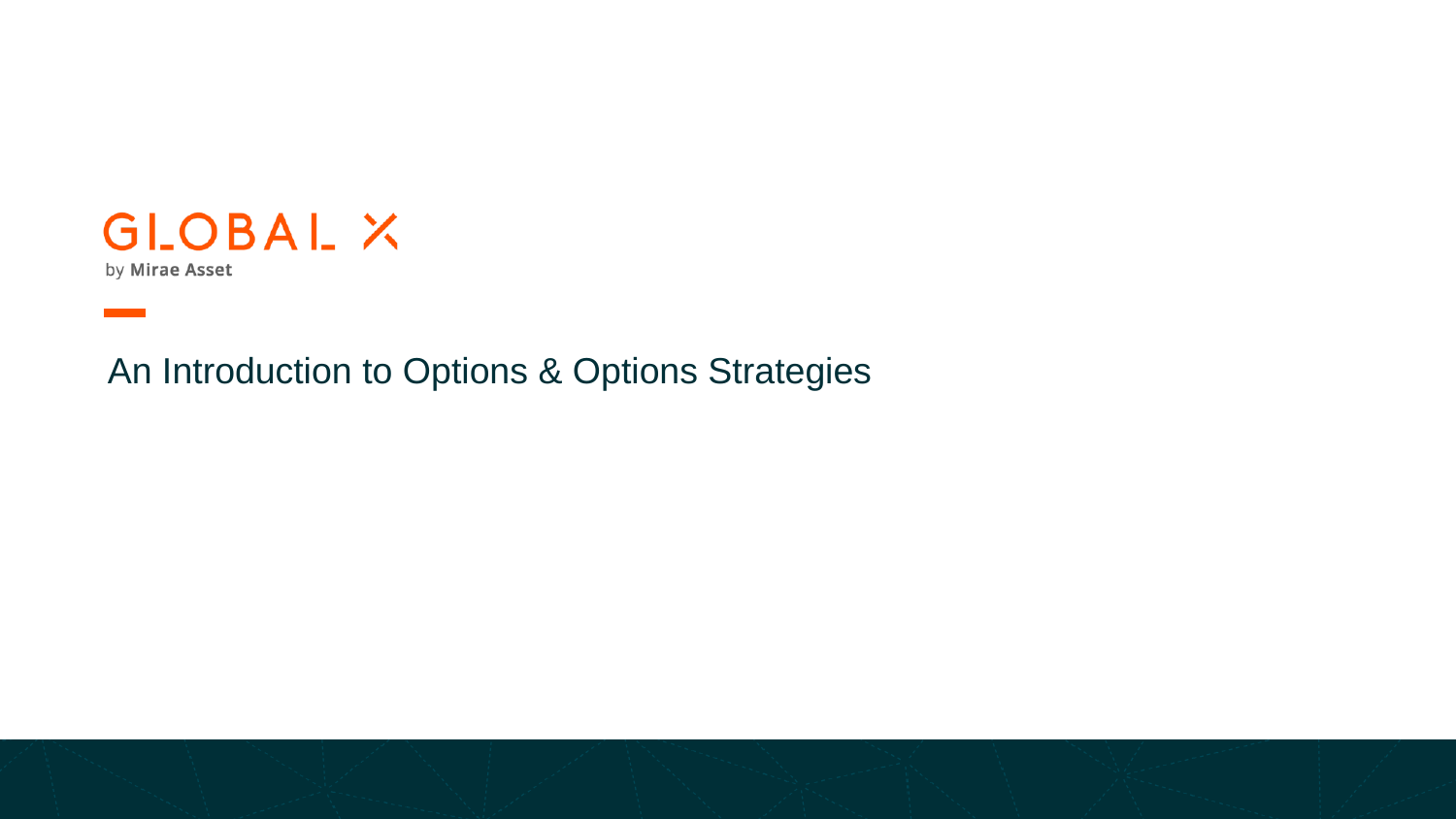#### Important Information

This communication is not intended to provide tax advice nor as a recommendation to buy or sell options contracts. Please speak to your financial and/or tax professional for more information. Individual securities mentioned are for illustrative purposes only and not meant as a recommendation.

Options trading involves substantial risk and is not suitable for all investors. Please read the options disclosure document titled ["Characteristics and Risks of Standardized Options"](https://www.theocc.com/Company-Information/Documents-and-Archives/Options-Disclosure-Document) for more information. Supporting documentation for any claims or statistical information is available upon request.

There are risks involved with investing, including possible loss of principal. Diversification does not ensure a profit or guarantee against a loss. Concentration in a particular industry or sector will subject the Funds to loss due to adverse occurrences that may affect that industry or sector. Investors in the Funds should be willing to accept a high degree of volatility in the price of the fund's shares and the possibility of significant losses.

The Funds engages in options trading. By purchasing put options, in return for the payment of premiums, QRMI, XRMI, QTR, XTR, QCLR and XCLR may be protected from a significant decline in the price of the index if the put options become in the money (index closes below the strike price as of the expiration date); but during periods where the index appreciates, the Fund will underperform due to the cost of the premiums paid.

By selling covered call options, QYLD, XYLD, RYLD, DJIA, QYLG, XYLG, QRMI, XRMI, QCLR and XCLR limit their opportunity to profit from an increase in the price of the underlying index above the strike price, but continue to bear the risk of a decline in the index. While these funds receive premiums for writing the call options, the price it realizes from the exercise of an option could be substantially below the index's current market price.

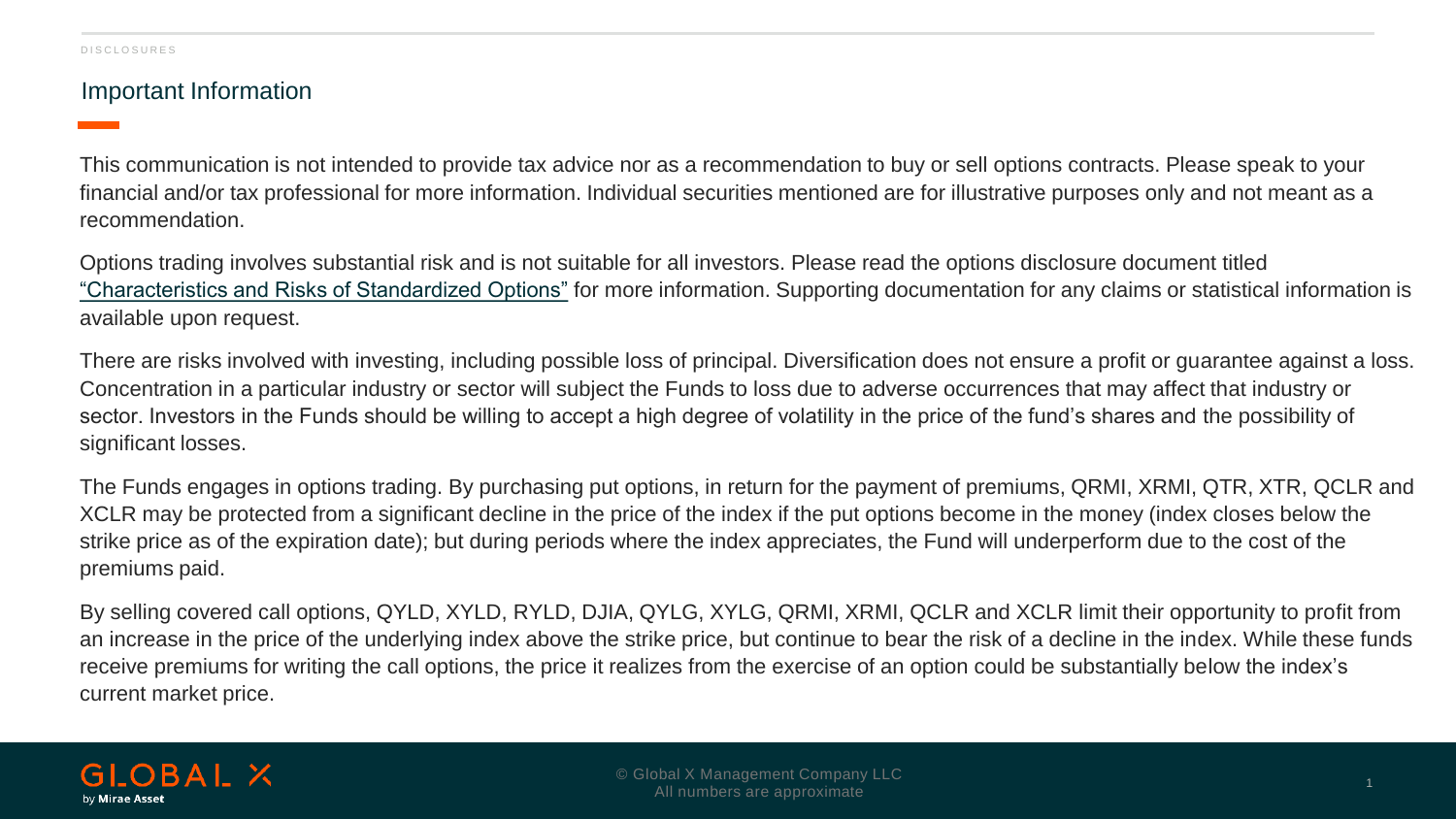#### Important Information (Continued)

A liquid market may not exist for options held by the Funds. The following funds are non-diversified: QYLD, QYLG, QTR, QCLR, QRMI, DJIA

Shares of ETFs are bought and sold at market price (not NAV) and are not individually redeemed from the Fund. Brokerage commissions will reduce returns. Index returns are for illustrative purposes only and do not represent actual fund performance. Indices are unmanaged and index returns do not include the effect of fees, expenses or sales charges. One cannot invest directly in an index. Past performance does not guarantee future results.

#### **Carefully consider the Funds' investment objectives, risk factors, charges, and expenses before investing. This and additional information can be found in the Funds' summary and full prospectuses, which may be obtained at www.globalxetfs.com. Read the prospectus carefully before investing.**

Global X Management Company LLC serves as an advisor to Global X Funds. The Funds are distributed by SEI Investments Distribution Co. (SIDCO), which is not affiliated with Global X Management Company LLC or Mirae Asset Global Investments. Global X Funds are not sponsored, endorsed, issued, sold or promoted by S&P or Cboe, nor do these entities make any representations regarding the advisability of investing in the Global X Funds. Neither SIDCO, Global X nor Mirae Asset Global Investments are affiliated with these entities.

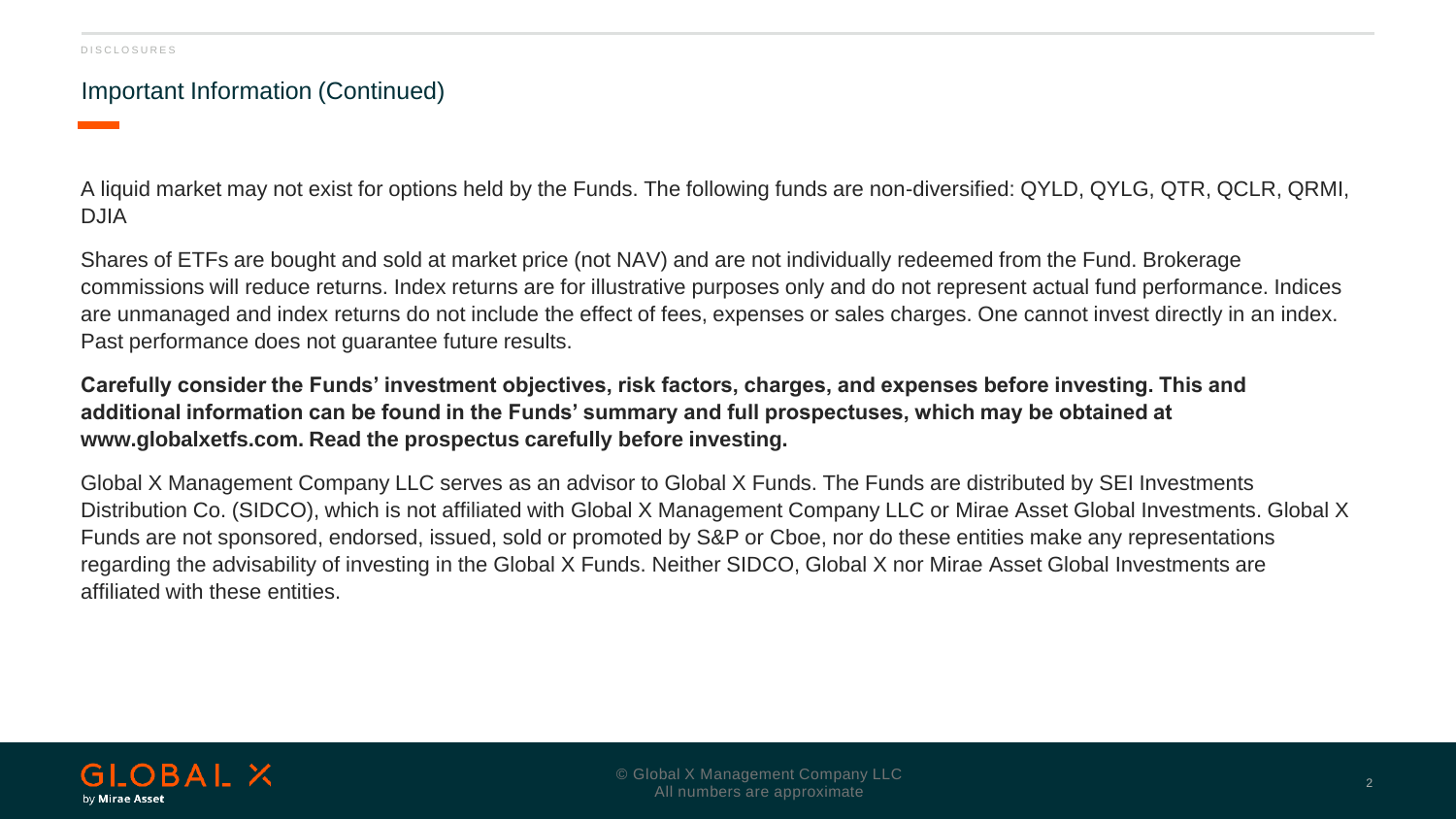# An Introduction to Options & Options Strategies: Table of Contents

#### **1. What are Options? (pages 4-7)**

- What is an Option? (page: 5)
- What are the Different Types of Options? (pages: 6-7)
- **2. Understanding Different Options Positions (pages 8-15)**
	- Call Options (pages 10-11)
	- Put Options (pages 12-13)
	- Combining Options Positions (14-15)
- **3. What Affects an Option's Value (pages 16-19)**
	- What is Moneyness? (pages: 17-18)
	- How does Implied Volatility Affect Options? (page: 19)
- **4. Options Strategies (pages 20-30)**
	- Covered Call (pages 22-23)
	- Net-Credit Collar (pages 24-25)
	- Net-Debit Collar (pages 26-28)
	- Protective Put (pages 29-30)
- **5. Glossary – Options Terminology (pages 31-33)**
- **6. Global X Options-Based ETF Suite Summary (pages 34-35)**

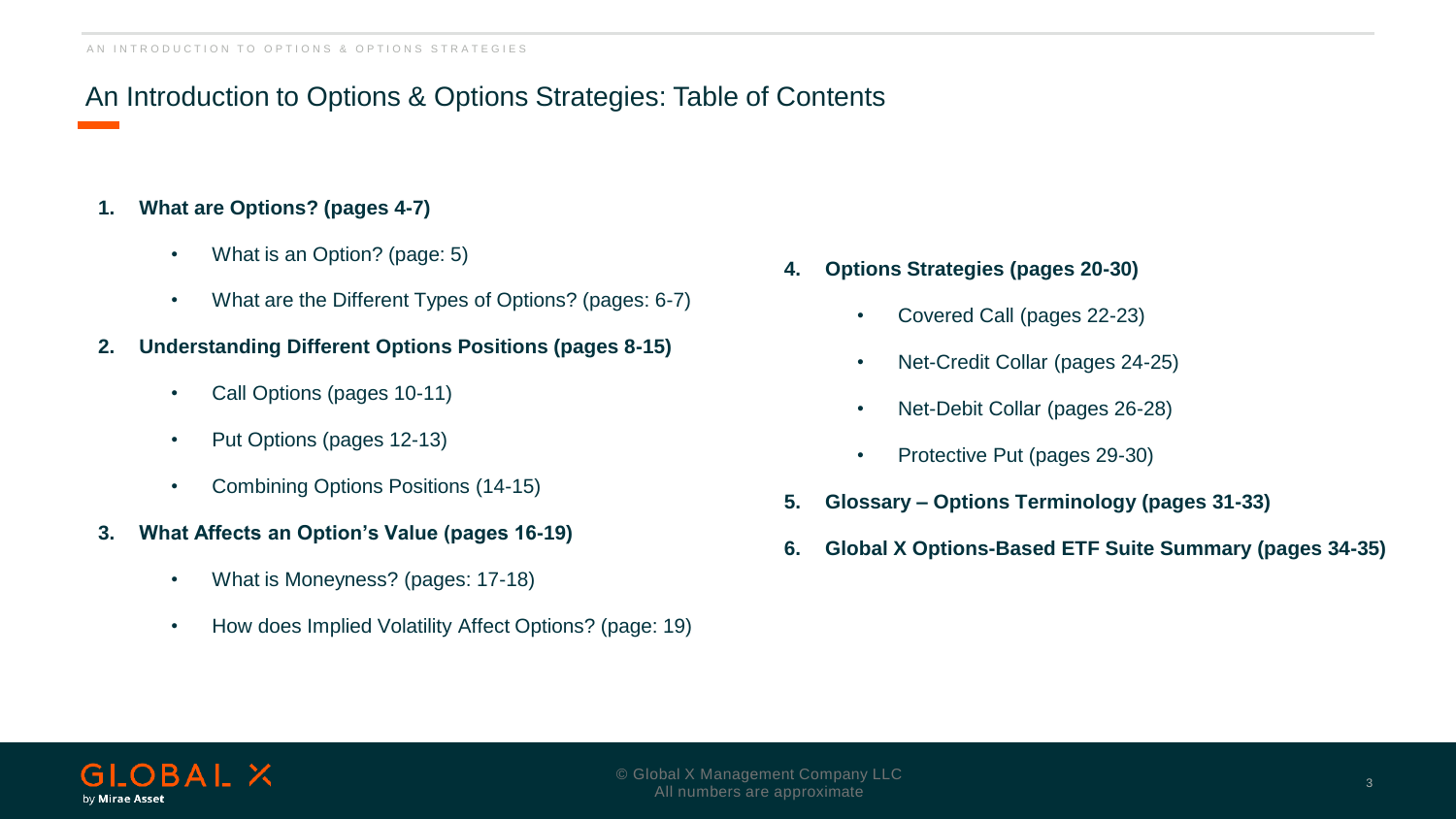# An Introduction to Options & Options Strategies: Table of Contents

#### **1. What are Options? (pages 4-7)**

- What is an Option? (page: 5)
- What are the Different Types of Options? (pages: 6-7)
- **2. Understanding Different Options Positions (pages 8-15)**
	- Call Options (pages 10-11)
	-
	-
- **3. What Affects an Option's Value (pages 16-19)**
	-
	-
- **4. Options Strategies (pages 20-30)**
	-
	- Net-Credit Collar (pages 24-25)
	- Net-Debit Collar (pages 26-28)
	-
- **5. Glossary – Options Terminology (pages 31-33)**
- **6. Global X Options-Based ETF Suite Summary (pages 34-35)**

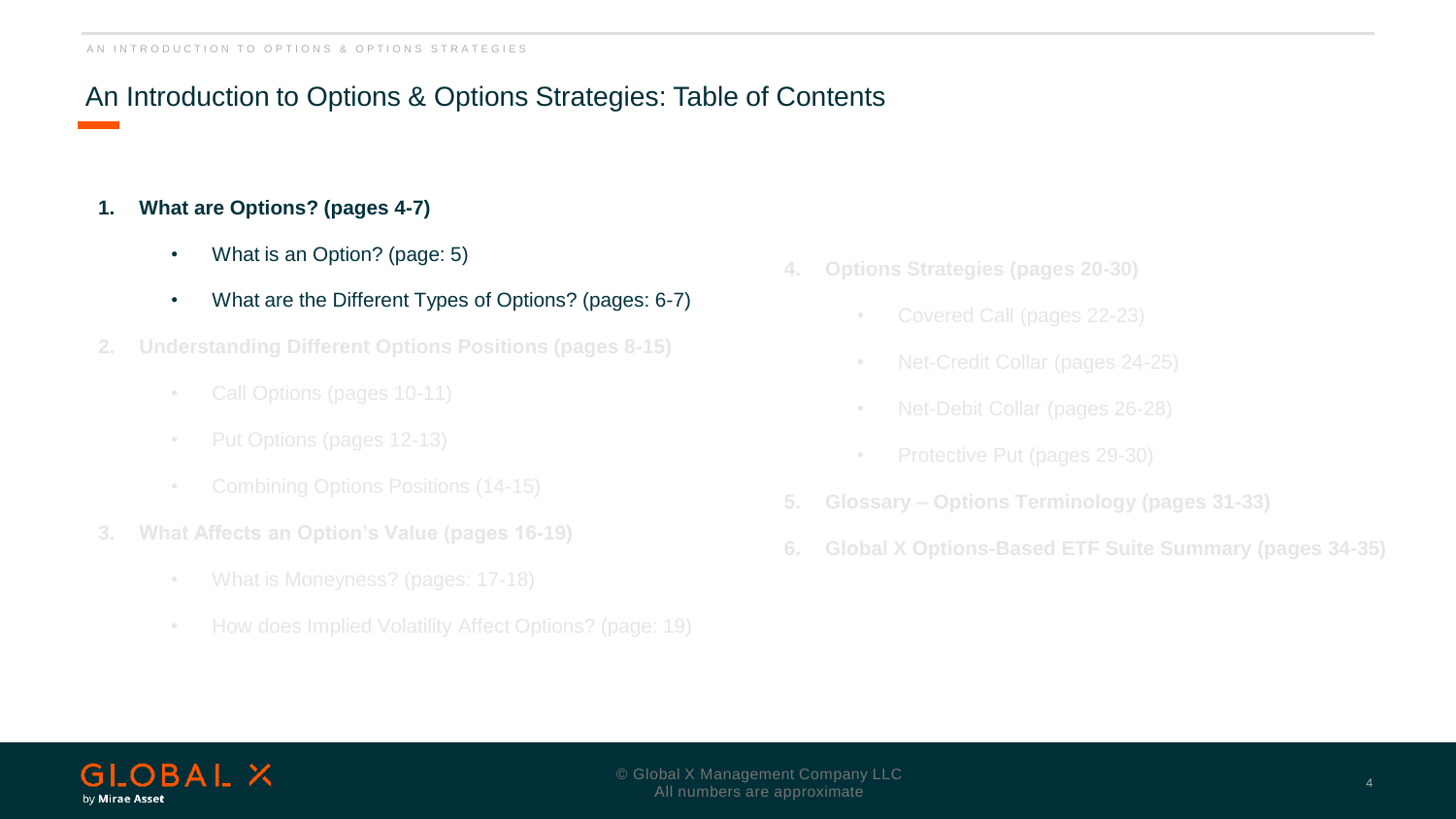# What is an Option?



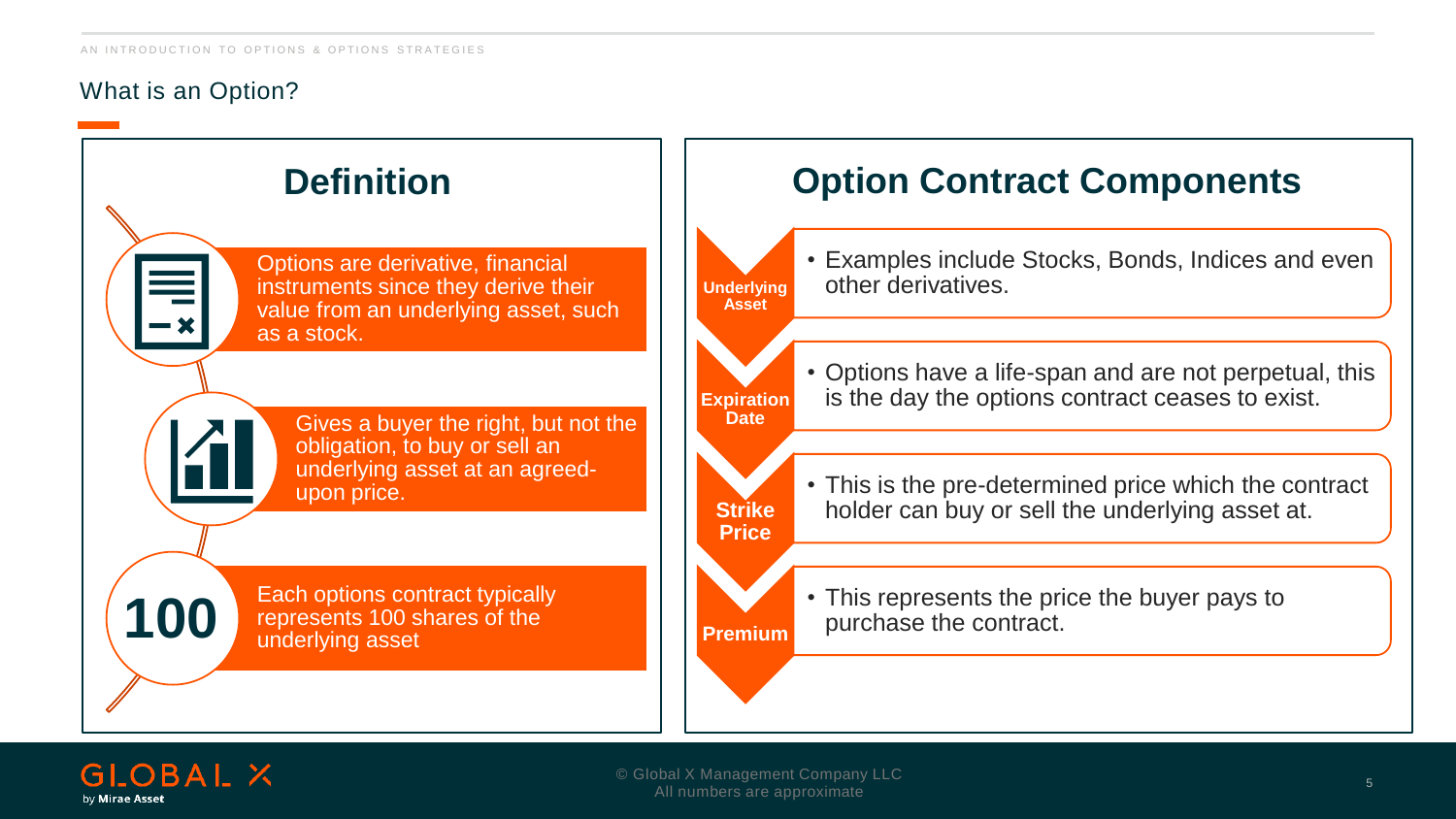# Index Options vs. Single Security Options

Investors have the ability to utilize many types of options with differing characteristics ranging from the underlying asset, time of expiration, and even settlement. Below, we give a broad, comparison of two major options categories – **Index Options** and **Single-Security Options**.

Can only be exercised **on the contract's expiration date**.

# **Settlement**

**Cash-Settled**, an index option holder receives the cash difference between the contract strike price and value of the underlying asset.

**U.S. Tax Treatment**

**Examples**

Index options are taxed as 60% Long-term Capital Gains and 40% Short-term Capital Gains.

**Indices such as** S&P 500 Nasdaq 100

# **Index Options (European-Style) Single-Security Options (American-Style)**

**Exercise Date** Can only be exercised on the **Can be exercised on any day up until and including the expiration date**.

> **Physically Settled**, a single-security option holder receives (call) or sells (puts) the underlying asset at the strike price stated in the contract, "pocketing" the difference.

Single-security options are taxed as 100% Short-term Capital Gains.

#### **Single-Securities such as**

Amazon Inc. (Stock) Invesco QQQ Trust (ETF)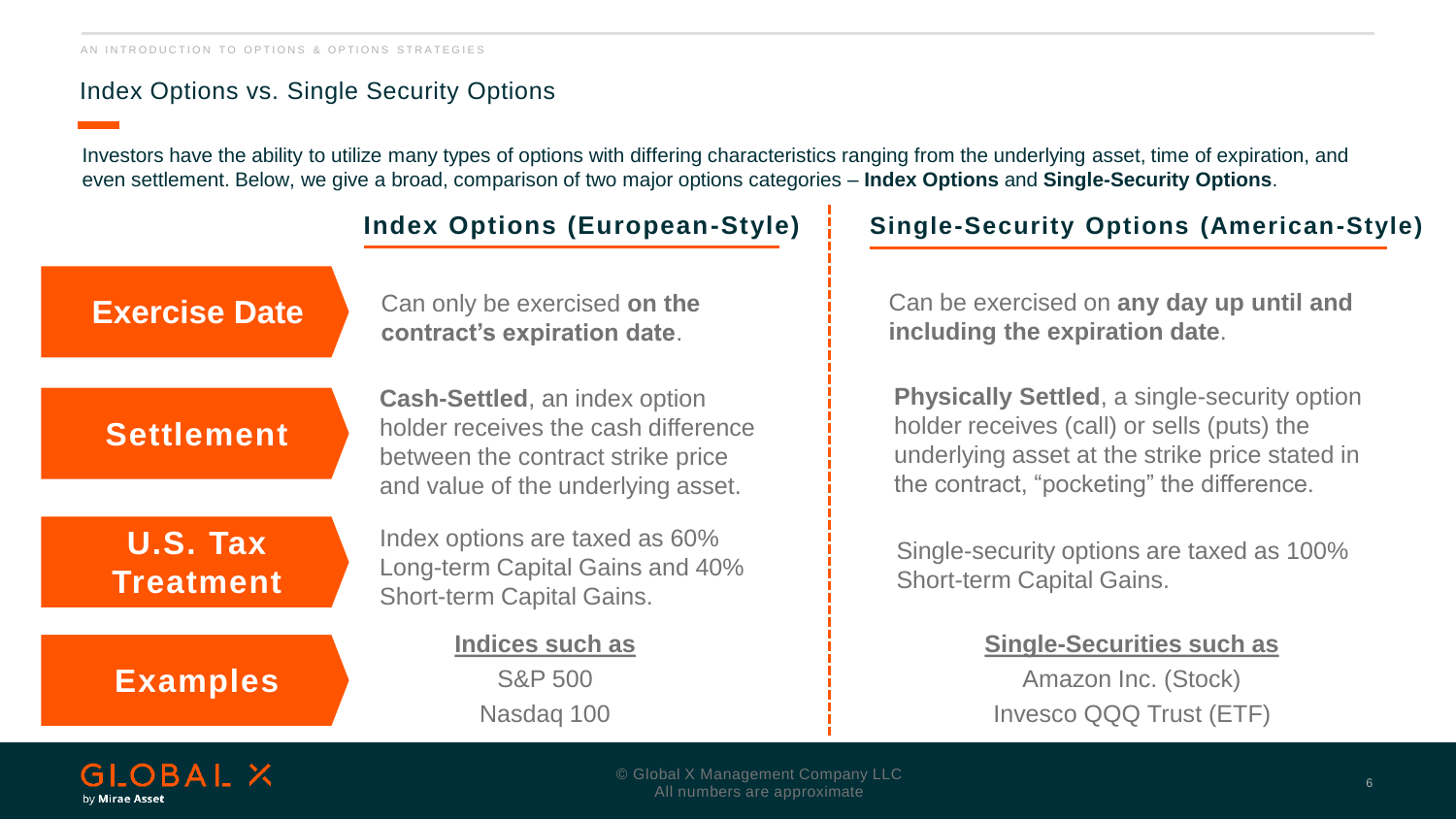# Exchange Traded Options vs. Over-the-Counter Options

Options can also be bought and sold via two different avenues (1) an Options Exchange, making it a "listed" option or (2) Over-the-Counter. These two types of options offer different capabilities and risks to investors where we explain the main differences below.



#### $GIOBAI \times$ by Mirae Asset

© Global X Management Company LLC All numbers are approximate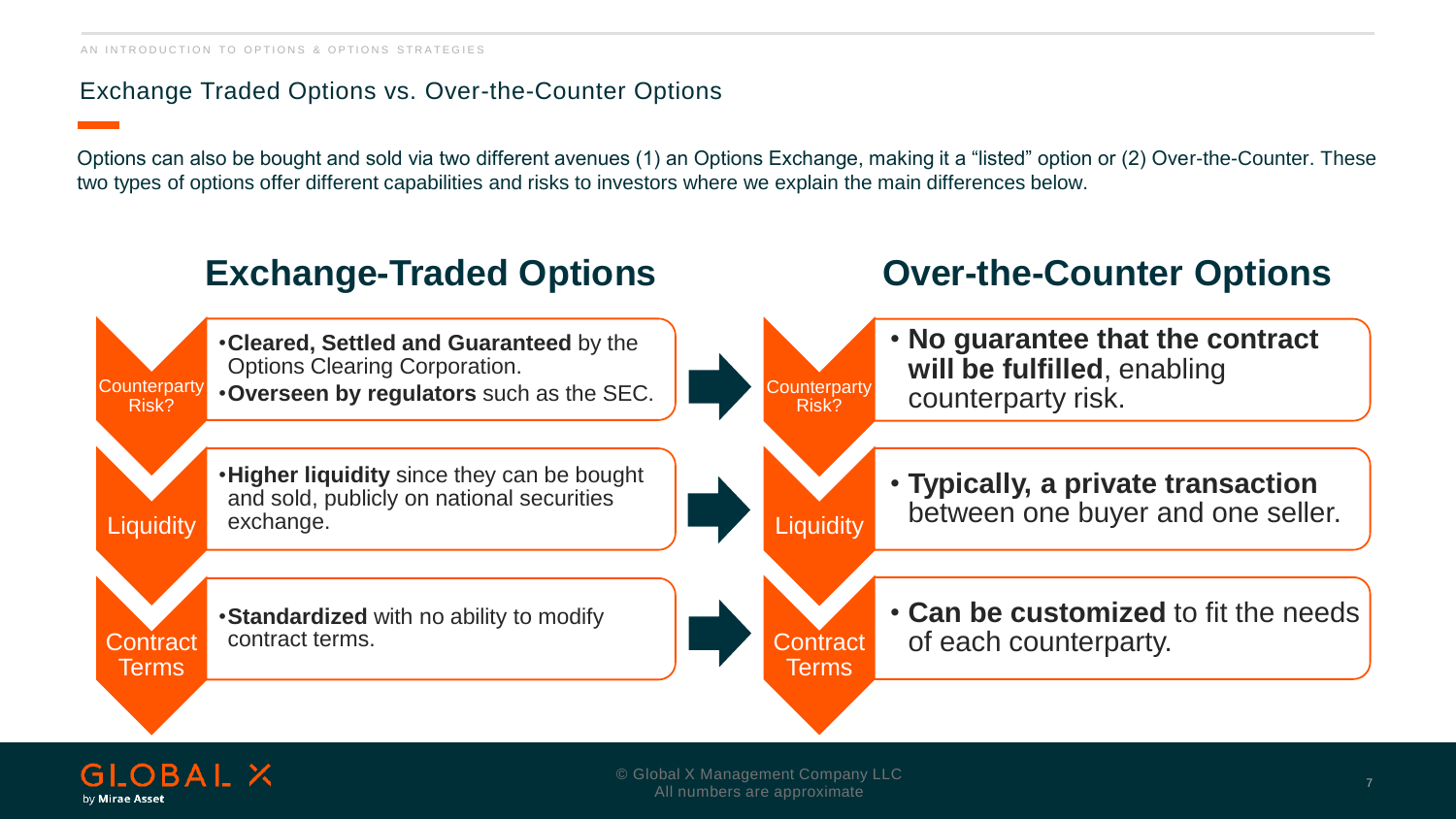# An Introduction to Options & Options Strategies: Table of Contents

- **1. What are Options? (pages 4-7)**
	-
	-
- **2. Understanding Different Options Positions (pages 8-15)**
	- Call Options (pages 10-11)
	- Put Options (pages 12-13)
	- Combining Options Positions (14-15)
- **3. What Affects an Option's Value (pages 16-19)**
	-
	-
- **4. Options Strategies (pages 20-30)**
	- Covered Call (pages 22-23)
	- Net-Credit Collar (pages 24-25)
	- Net-Debit Collar (pages 26-28)
	-
- **5. Glossary – Options Terminology (pages 31-33)**
- **6. Global X Options-Based ETF Suite Summary (pages 34-35)**

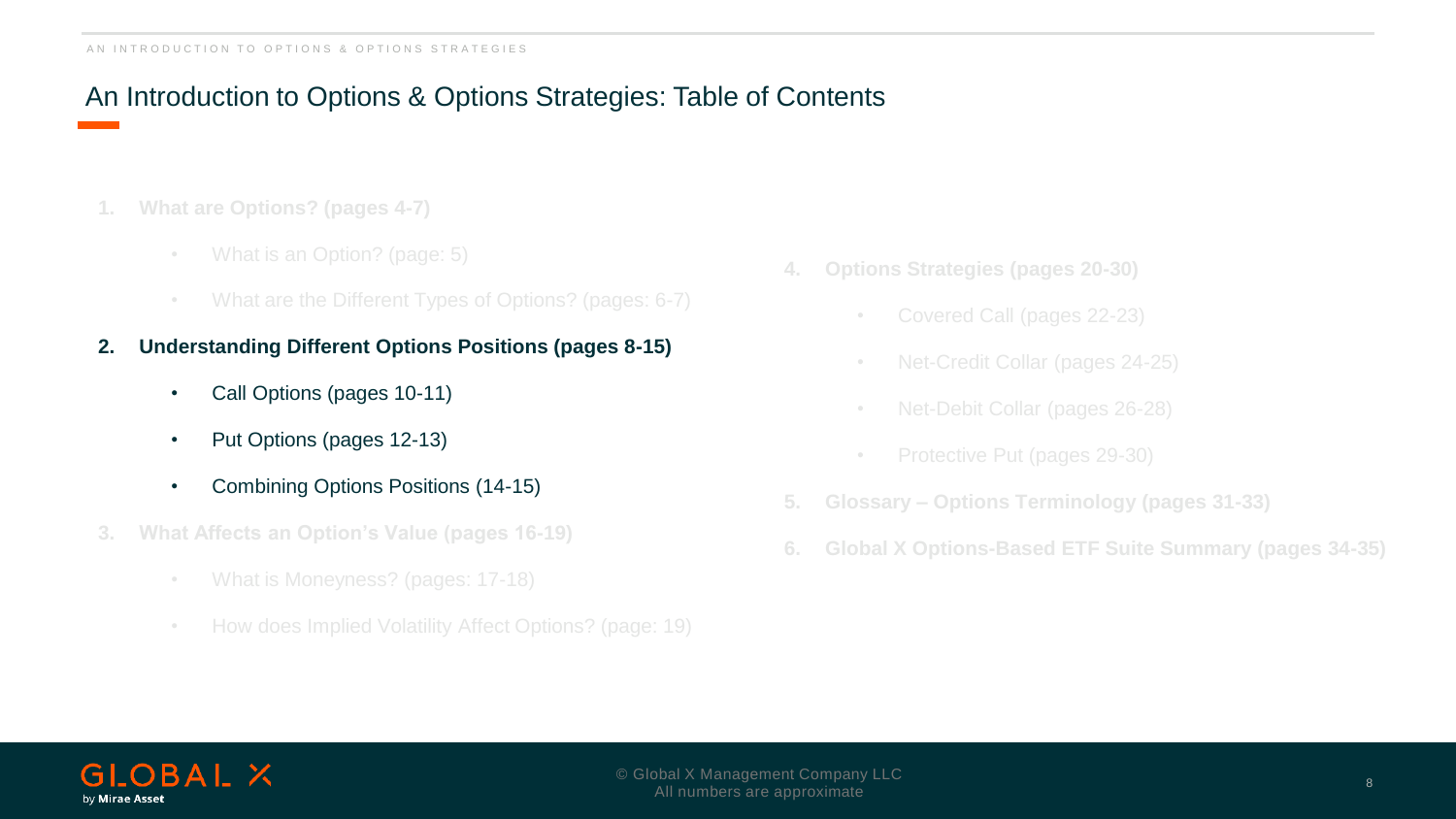# Understanding Different Options Positions

Options can be bought (going "long"), to take part in the gain or loss of the underlying asset but can also be sold "short" or "written", in order to earn a premium. Below we notate the 4 main ways calls and puts options can be used in addition to the desired investor outcome.



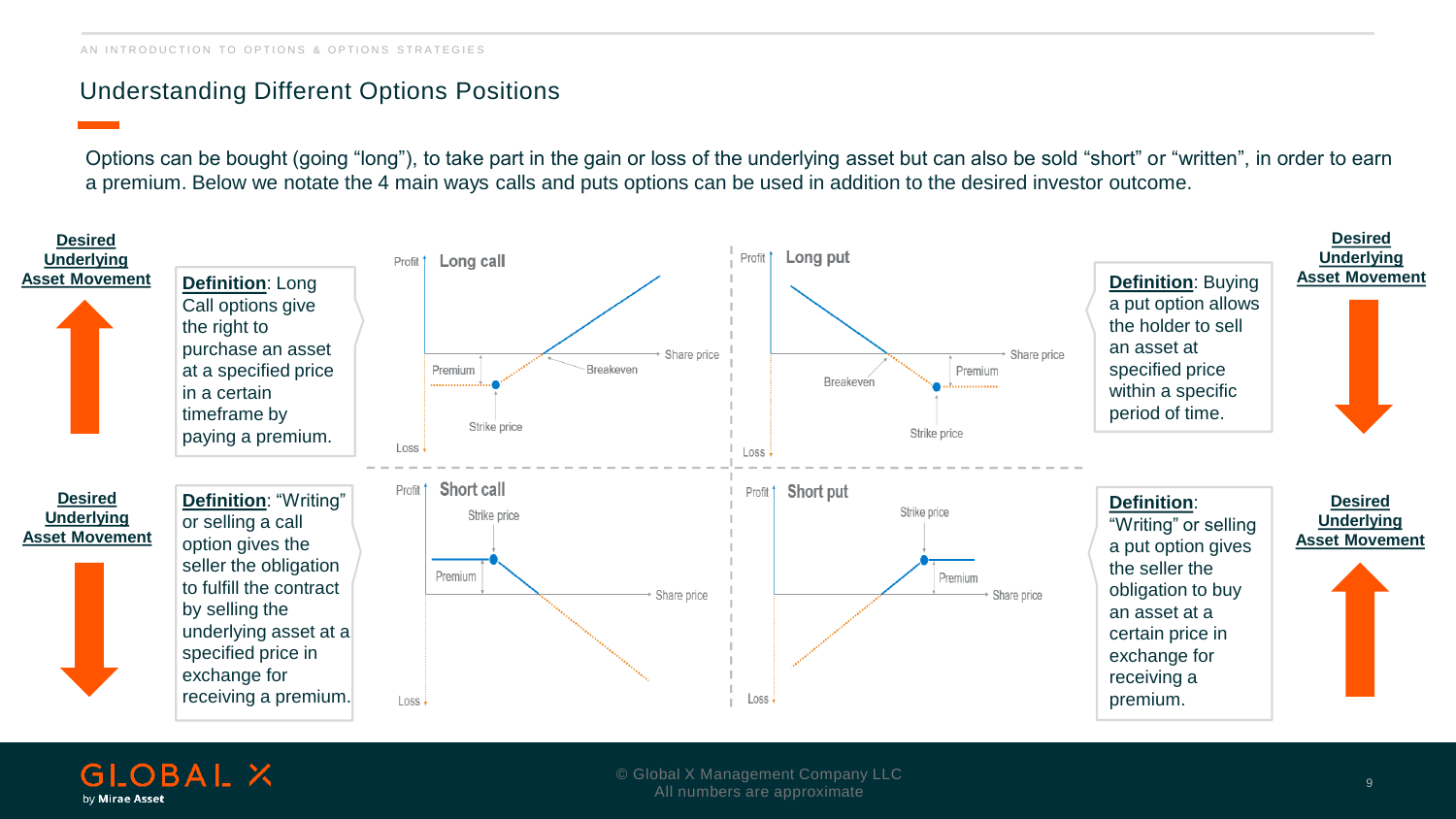# What is a Call Option?

**Long Call Option Definition**: Gives the buyer the right, but not the obligation, to *buy* the underlying asset at the contract's specified strike price. The buyer can profit if the underlying asset goes *up* in value and is viewed as a **bullish** position.

**Example Call Option**

**Underlying Asset**: Apple Inc. Stock (AAPL) **Expiration Date**: 3 Months **Strike Price**: \$100 **Premium**: \$1

**Buyer purchases** the call option for a **\$1** premium via their broker in exchange for the contract.



**1 Month later**, Apple's stock price is **\$105** at which the buyer exercises the call and buys AAPL for **\$100**. The final profit on the contract would be **\$4**. (\$5 Profit - \$1 Premium Paid)



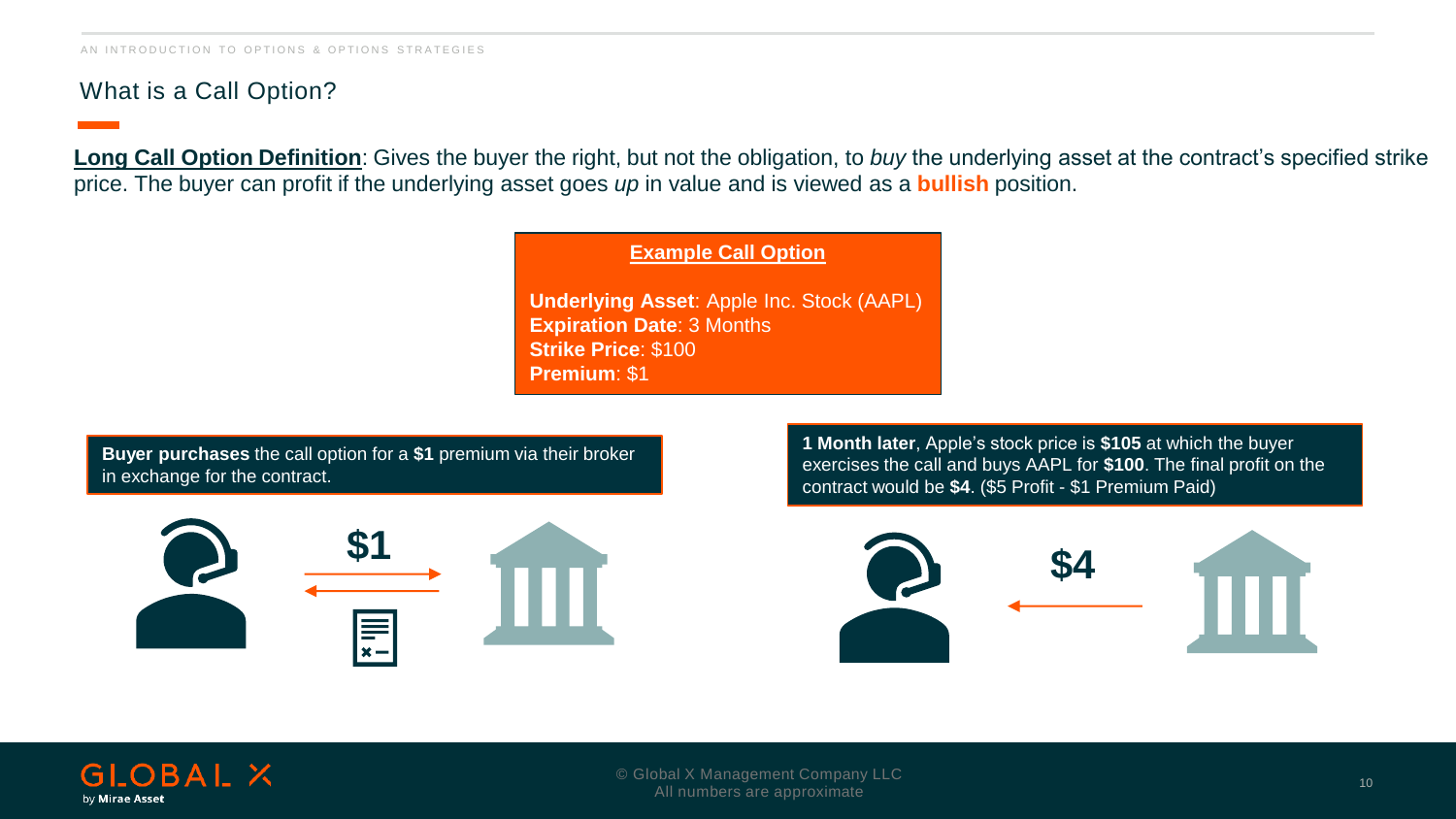# What is a Call Option?

**Short Call Option Definition**: Gives the seller the obligation, to *sell* the underlying asset at the contract's specified strike price. The seller can profit if the underlying asset stays *flat* or goes *down* in value and is viewed as a **bearish** position.

**Example Call Option**

**Underlying Asset**: Apple Inc. Stock (AAPL) **Expiration Date**: 3 Months **Strike Price**: \$100 **Premium**: \$1

**Seller sells** the call option for a **\$1** premium via their broker in exchange for the contract.



**3 Months later**, Apple's stock price is **\$98** at which the call option expires worthless since the strike price is **\$100**. The final profit on the contract would be **\$1**. (\$0 Profit + \$1 Premium Received)



1Assumes buyer did not exercise the option prior to expiration date if the position would have been profitable at the then-current stock price.

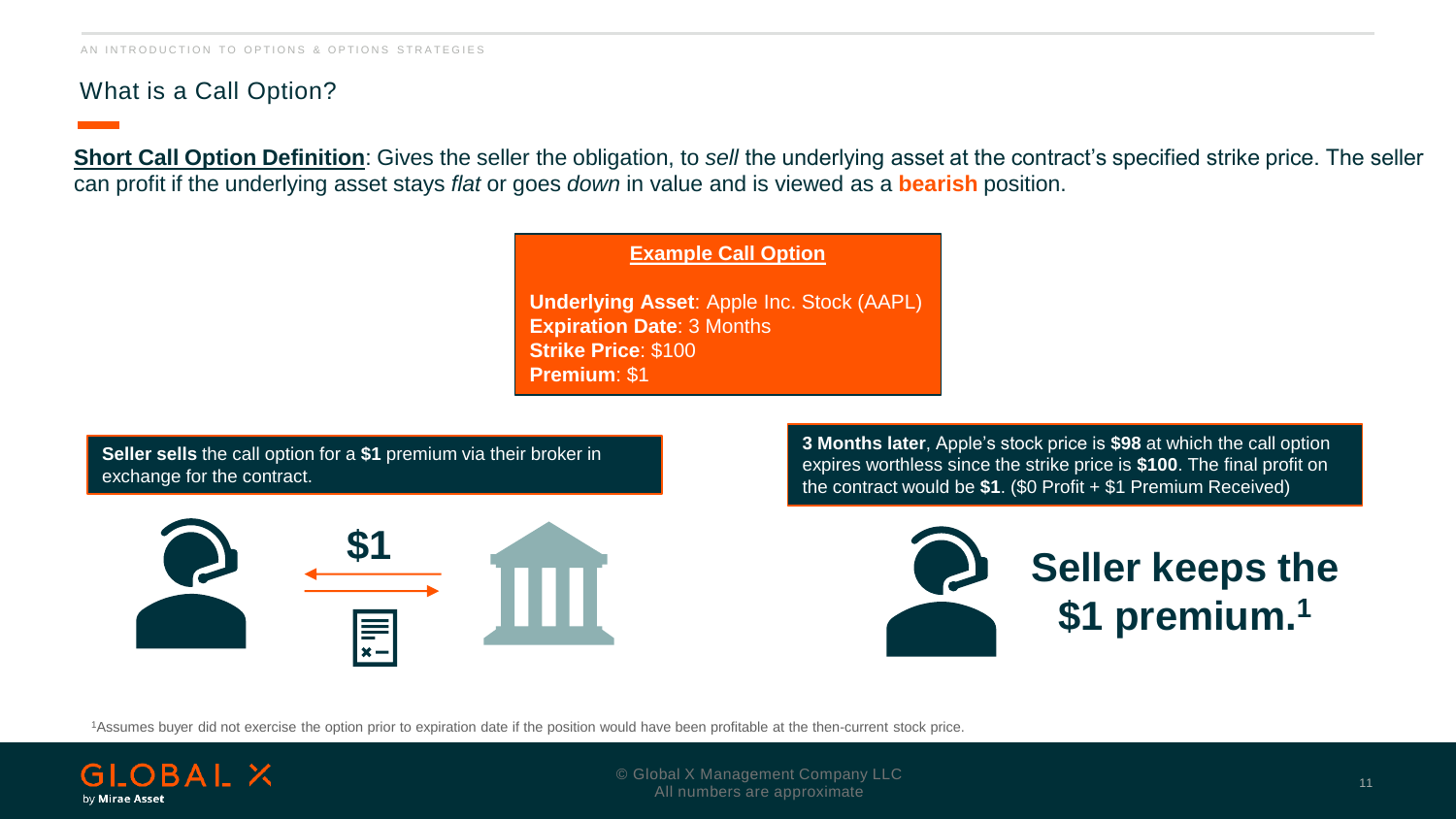# What is a Put Option?

**Long Put Definition**: Gives the buyer the right, but not the obligation, to *sell* the underlying asset at the contract's specified strike price. The buyer can profit if the stock goes *down* in value and is viewed as a **bearish** position.

#### **Example Put Option**

**Underlying Asset**: Apple Inc. Stock (AAPL) **Expiration Date**: 3 Months **Strike Price**: \$100 **Premium**: \$5

**Buyer purchases** the put option for a **\$5** premium via their broker in exchange for the contract.



**1 Month later**, Apple's stock price is **\$85** at which the buyer exercises the put and sells AAPL for **\$100**. The final profit on the contract would be **\$10**. (\$15 Profit - \$5 Premium Paid)



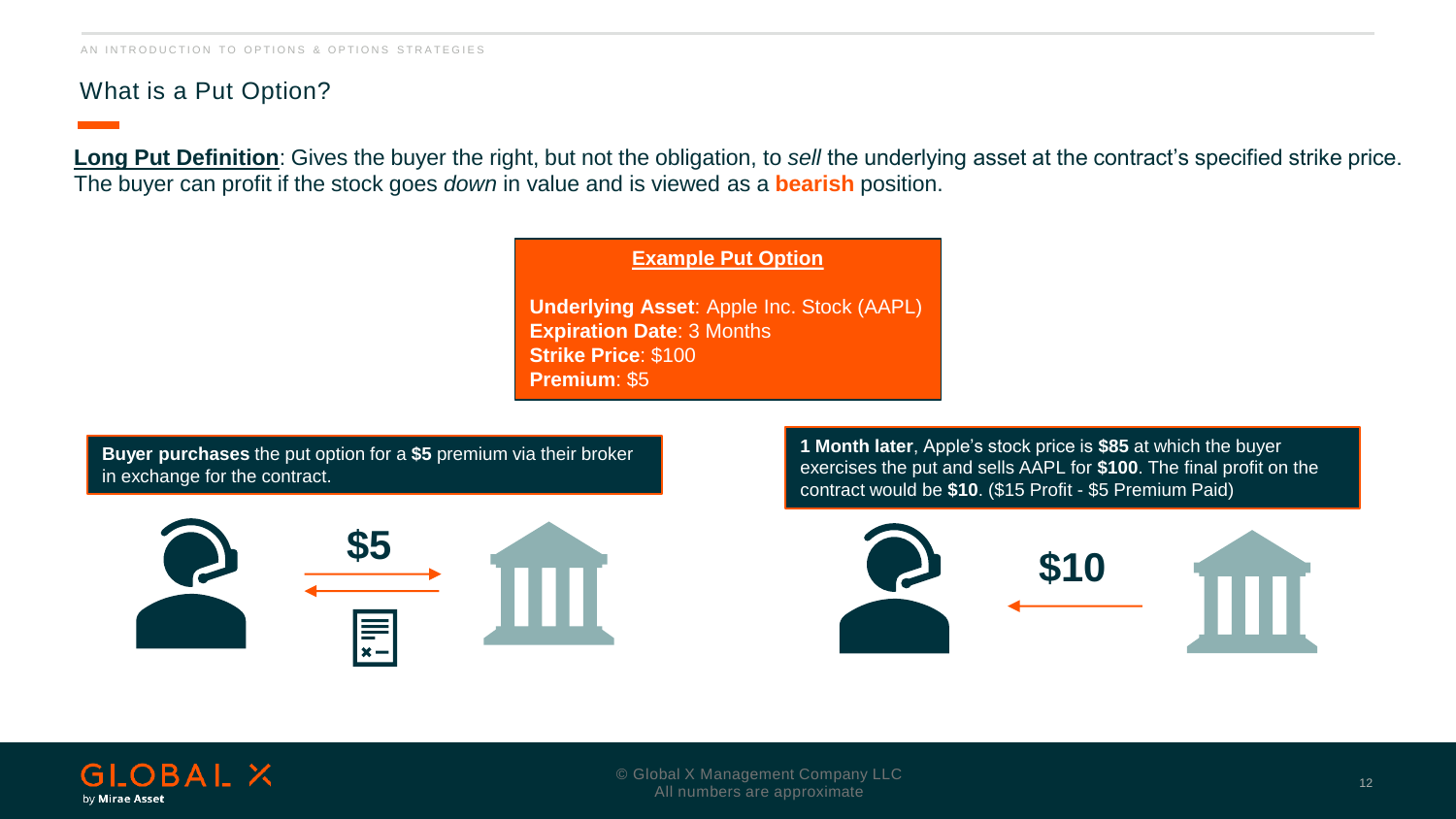# What is a Put Option?

**Short Put Option Definition**: Gives the seller the obligation, to *buy* the underlying asset at the contract's specified strike price. The seller can profit if the underlying asset stays *flat* or goes up in value and is viewed as a **bullish** position.

**Example Put Option**

**Underlying Asset**: Apple Inc. Stock (AAPL) **Expiration Date**: 3 Months **Strike Price**: \$100 **Premium**: \$5

**Seller sells** the put option for a **\$5** premium via their broker in exchange for the contract.



**3 Months later**, Apple's stock price is **\$100** at which the put option expires worthless since the strike price is **\$100**. The final profit on the contract would be **\$5**. (\$0 Profit + \$5 Premium Received)



1Assumes buyer did not exercise the option prior to expiration date if the position would have been profitable at the then-current stock price.

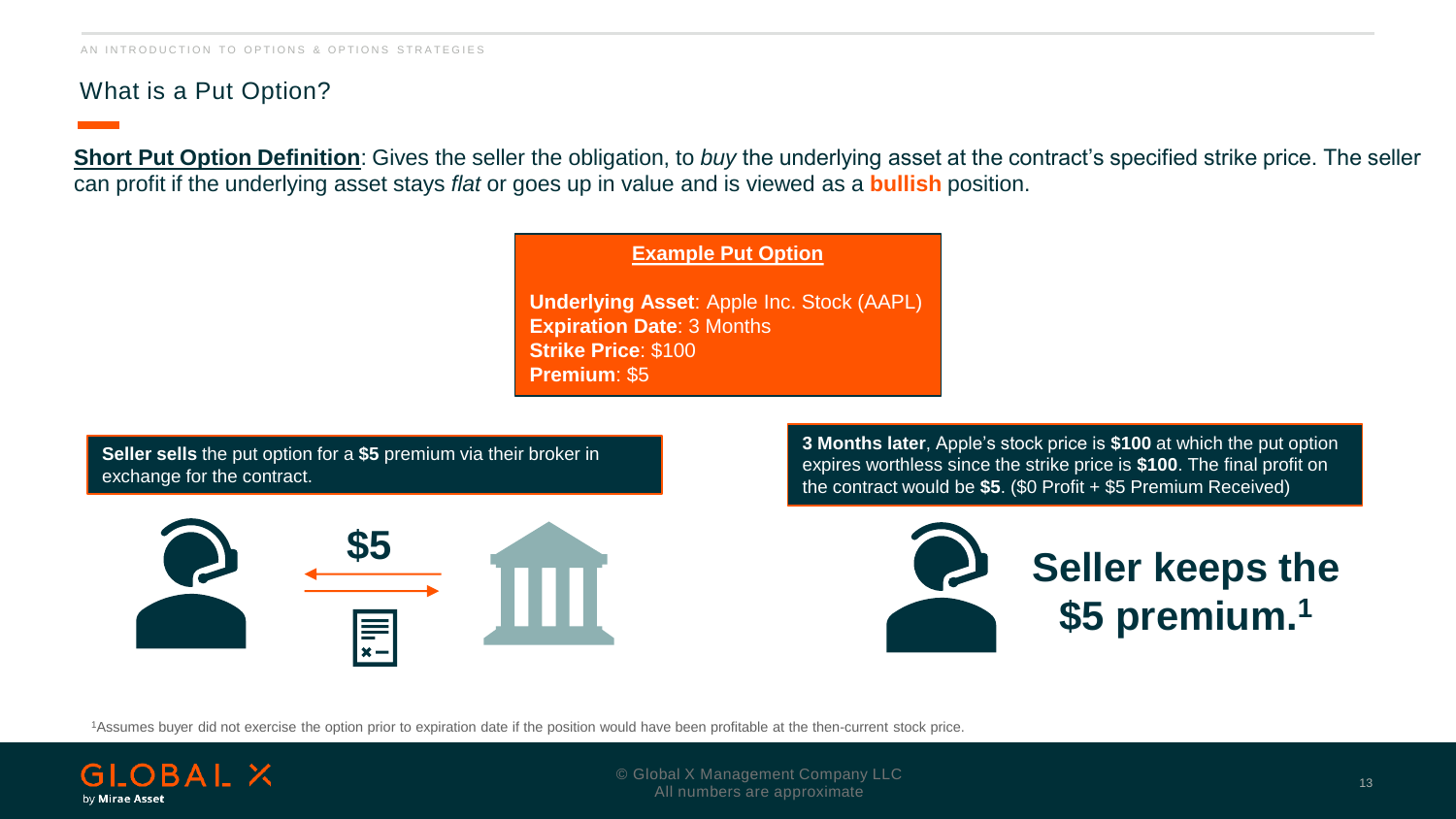# Combining Options Positions: Net-Debit and Net-Credit

Investors can combine different options positions to create different risk/return profiles. These advanced strategies can be used to generate income, in the form of a **net credit** position or to partake in the potential capital appreciation of the underlying asset for a cost, in the form of a **net debit** position.

One popular trade is to form a '**spread**' trade between two options of the same type (2 Call Options or 2 Put Options)

# **For Example**

#### Investor implements a **net-debit** spread by taking 2 positions:

- **1. Selling** an Apple Stock call option with a strike price of \$100
	- Premium received: \$2
- **2. Buying** an Apple Stock call option with a strike price of \$90 • Premium cost: \$8

The investor received \$2 for the sold call option and paid \$8 for the long call option resulting in a **net-debit** premium of **\$6.**   $($2 - $8 = -$6)$  Notice: The Investor paid a net premium.



#### Investor implements a **net-credit** spread by taking 2 positions:

- **1. Selling** an Apple Stock call option with a strike price of \$90
	- Premium received: \$8
- **2. Buying** an Apple Stock call option with a strike price of \$100 • Premium cost: \$2

The investor received \$8 for the sold call option and paid \$2 for the long call option resulting in a **net-credit** premium of **\$6. Notice:** The Investor *paid* a net premium. (\$8 - \$2 = \$6) **Notice:** The Investor *received* a net premium.



#### GLOBAL X by Mirae Asset

<sup>14</sup> © Global X Management Company LLC All numbers are approximate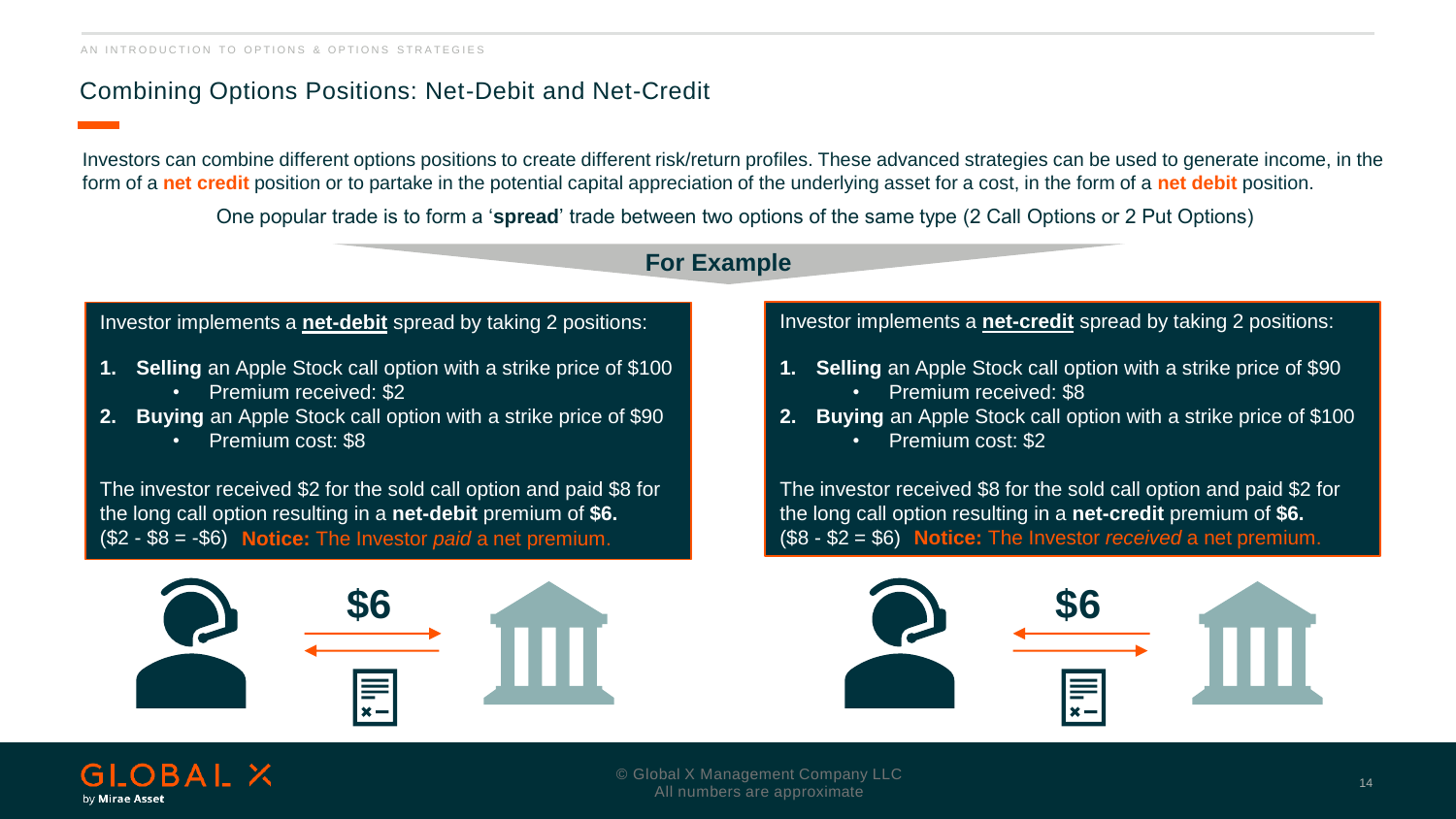# Net-Debit vs. Net-Credit Positions: Another Example

Implementing a **Spread** has core use cases to either (1) generate income by implementing a short spread or (2) potentially achieve limited capital appreciation by implementing a long spread. Since calls and puts can be used simultaneously to create a spread, the investor's desired reference asset price movement may differ. Below we show how put options can be used to implement a spread strategy.





All numbers are approximate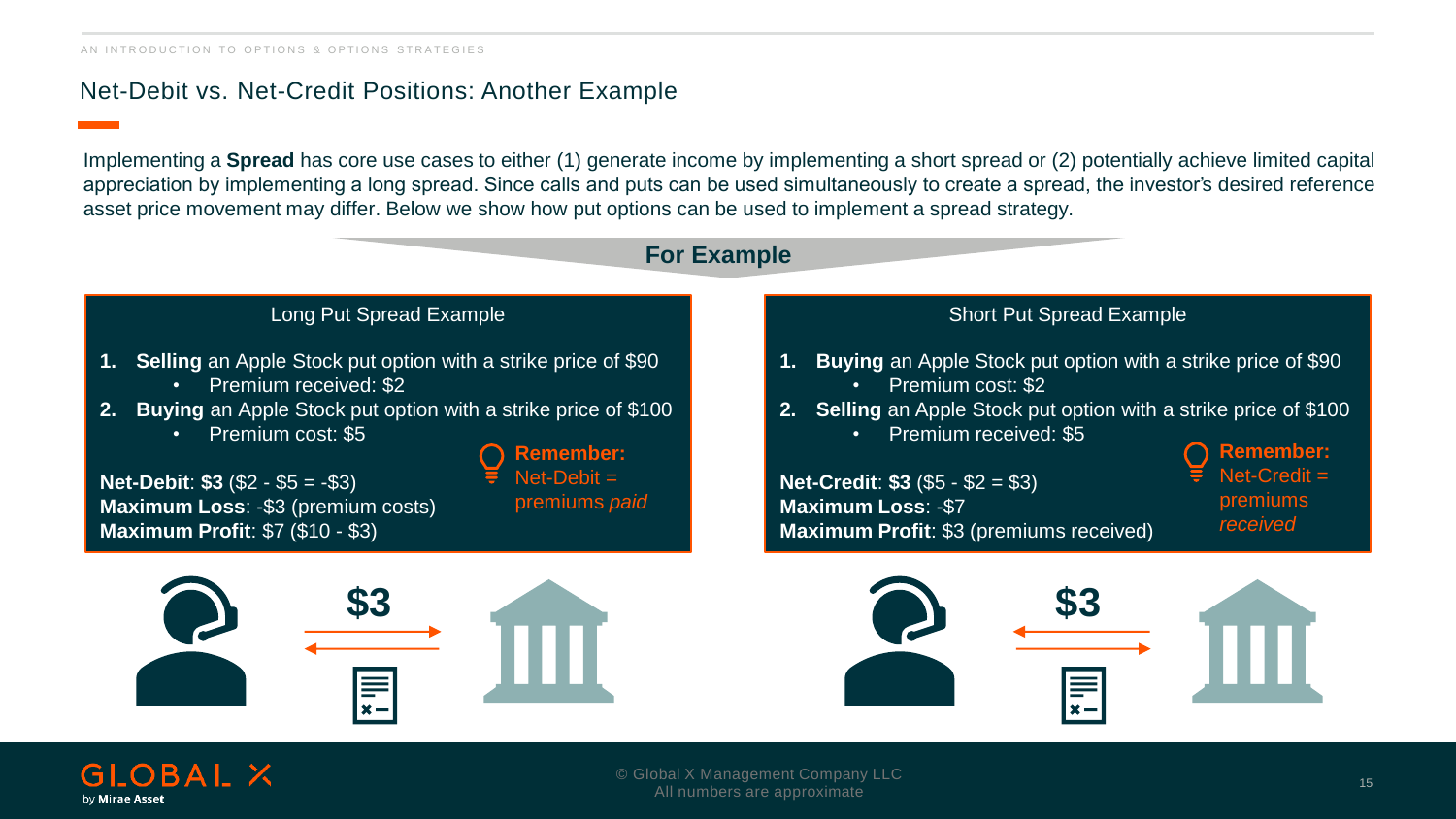# An Introduction to Options & Options Strategies: Table of Contents

- **1. What are Options? (pages 4-7)**
	-
	-
- **2. Understanding Different Options Positions (pages 8-15)**
	- Call Options (pages 10-11)
	-
	-
- **3. What Affects an Option's Value (pages 16-19)**
	- What is Moneyness? (pages: 17-18)
	- How does Implied Volatility Affect Options? (page: 19)
- **4. Options Strategies (pages 20-30)**
	- Covered Call (pages 22-23)
	- Net-Credit Collar (pages 24-25)
	- Net-Debit Collar (pages 26-28)
	-
- **5. Glossary – Options Terminology (pages 31-33)**
- **6. Global X Options-Based ETF Suite Summary (pages 34-35)**

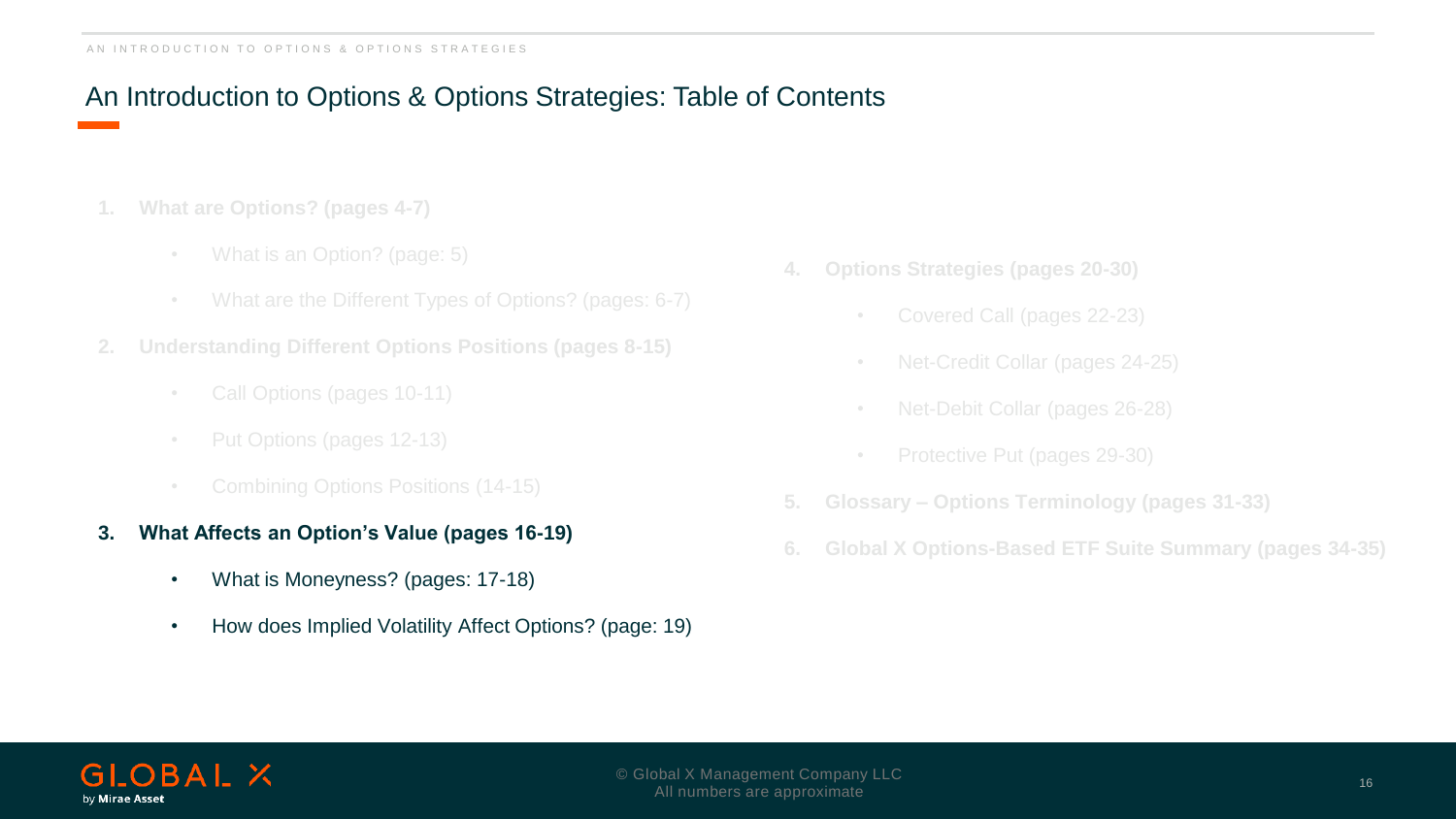# What is Moneyness?

**Definition**: a standardized measure of *intrinsic value* of an option at a current point in time, that is, the moneyness will tell the option holder whether exercising the option will be profitable. (The difference between the Underlying Asset Value and the Strike Price of the contract.)



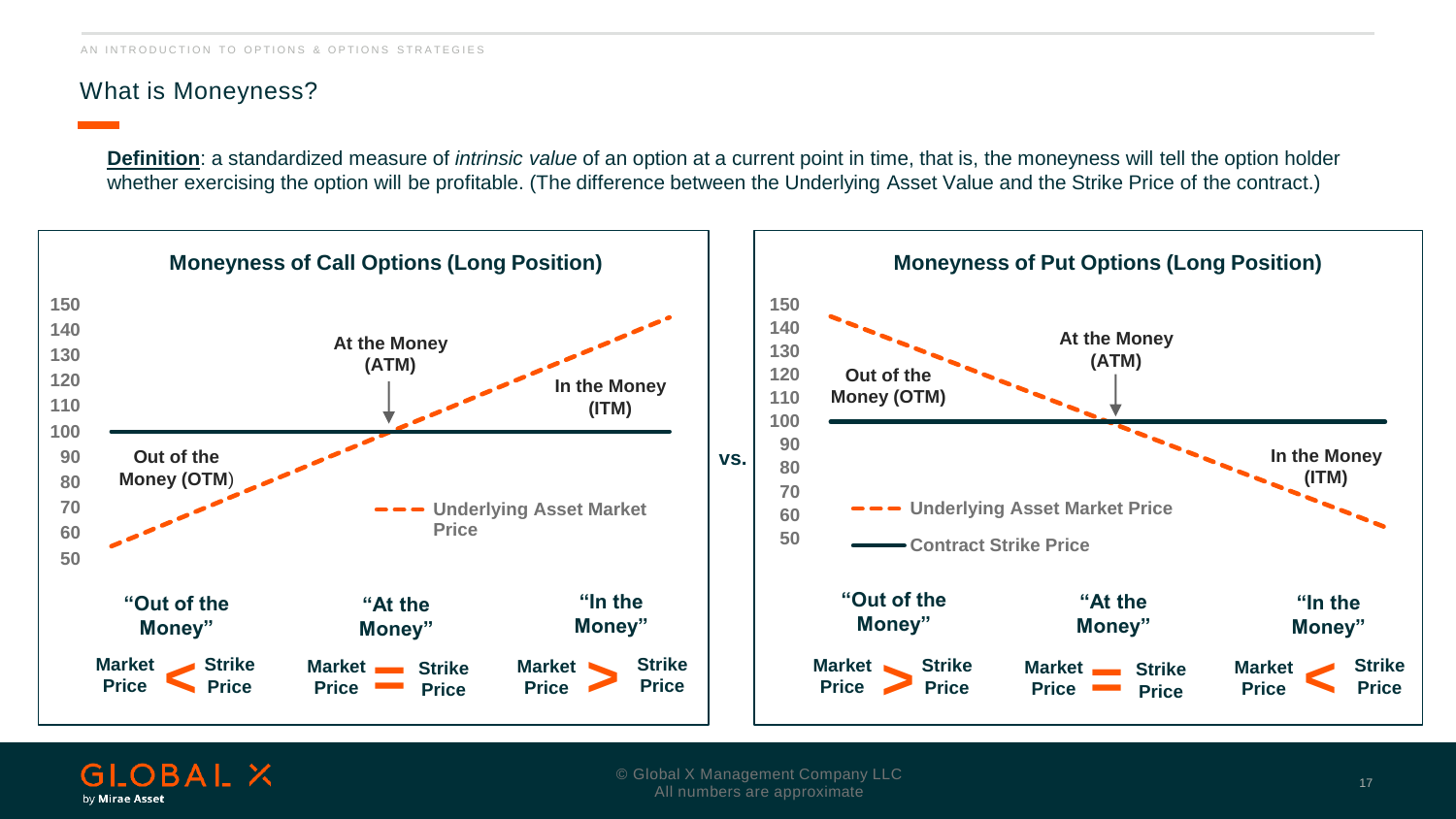### How Option Moneyness Affects its Value



#### **"In the Money" Option Value**

**"At the Money" Option Value**

# **"Out of the Money" > > Option Value**

**"In the Money"** options usually have higher premiums than OTM or ATM options since investors pay for the profit already associated with the contract. However, ITM options may have more downside because they can lose much of their value if the underlying asset falls (calls) or rises (puts).

**"At the Money"** options are when the strike price is equal to market price. They allow investors to gain immediate exposure to potential upside (calls) or downside (puts) of an asset, while limiting costs of the premium paid. These options tend to have high premiums associated with them due to the likelihood of them ending up ITM.

**"Out of the Money"** options usually have lower premiums than ATM or ITM options because there is lower likelihood that they end up ITM.

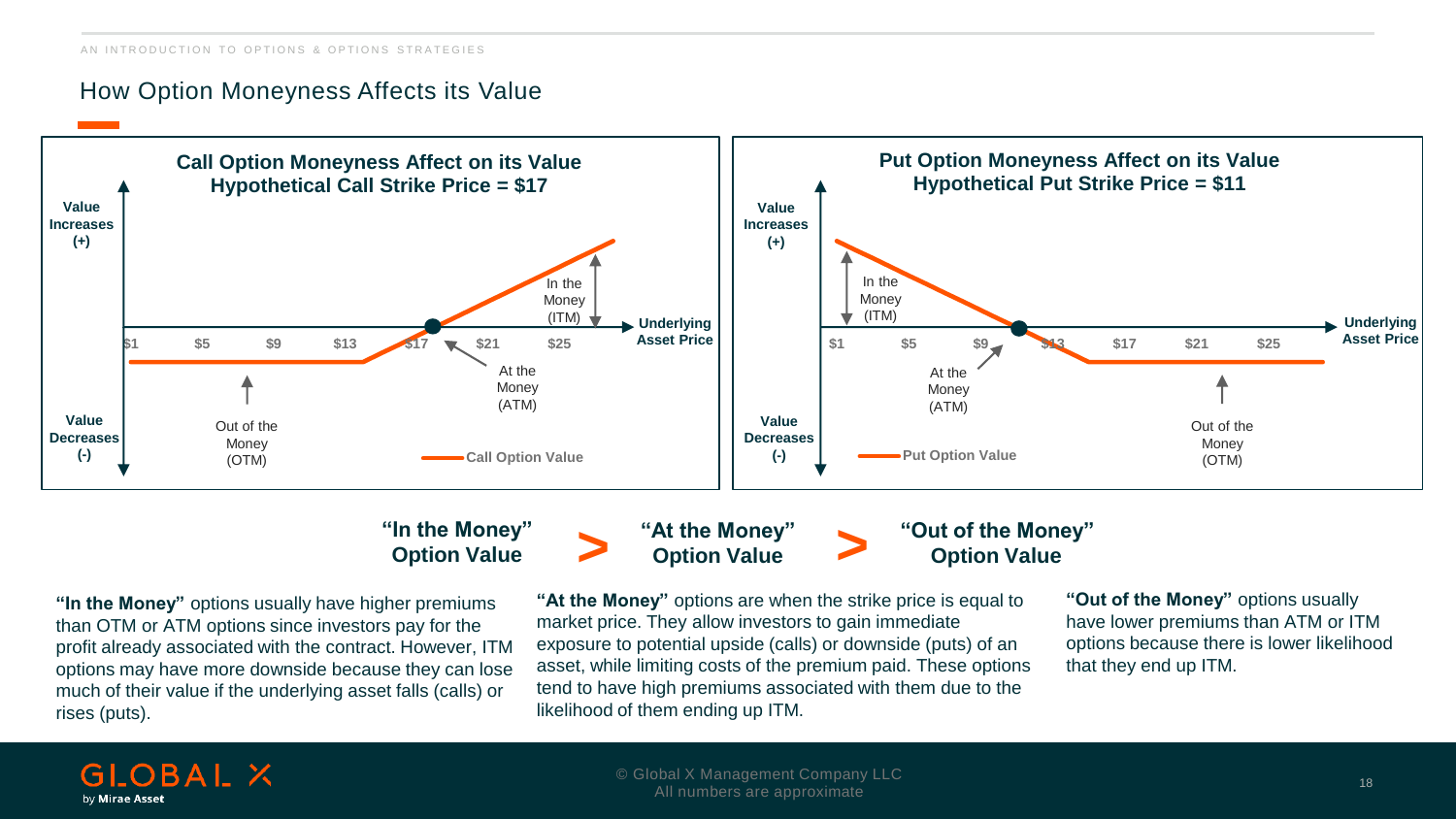# Why does the Underlying Asset's Implied Volatility Affect an Option's Value?

**Implied Volatility Definition**: an "extrinsic" options valuation variable, it measures the market's expectation of a likely movement in an asset's price and is based on the supply & demand of options.

- Typically, but not all the time, implied volatility goes *up* when the market moves *downward* and vice versa.
- Often quoted in Financial Media as the 'Fear Gauge' of the U.S. Stock Market, the **VIX** is a measurement of S&P 500 Implied Volatility.



**To Summarize**

Source: VXD Price Levels from Morningstar Direct and BXD Premiums from CBOE Markets. Data from 1/15/2016 to 4/14/2022 using the 3<sup>rd</sup> Friday of each month, when the options are written. CBOE DJIA Buywrite Index (BXD) repre theoretical portfolio that sells Dow Jones Industrial Average "DJI" call options against a portfolio of the stocks included in the DJI. Premiums are a hypothetical measurement since it is an index. Past Performance does no

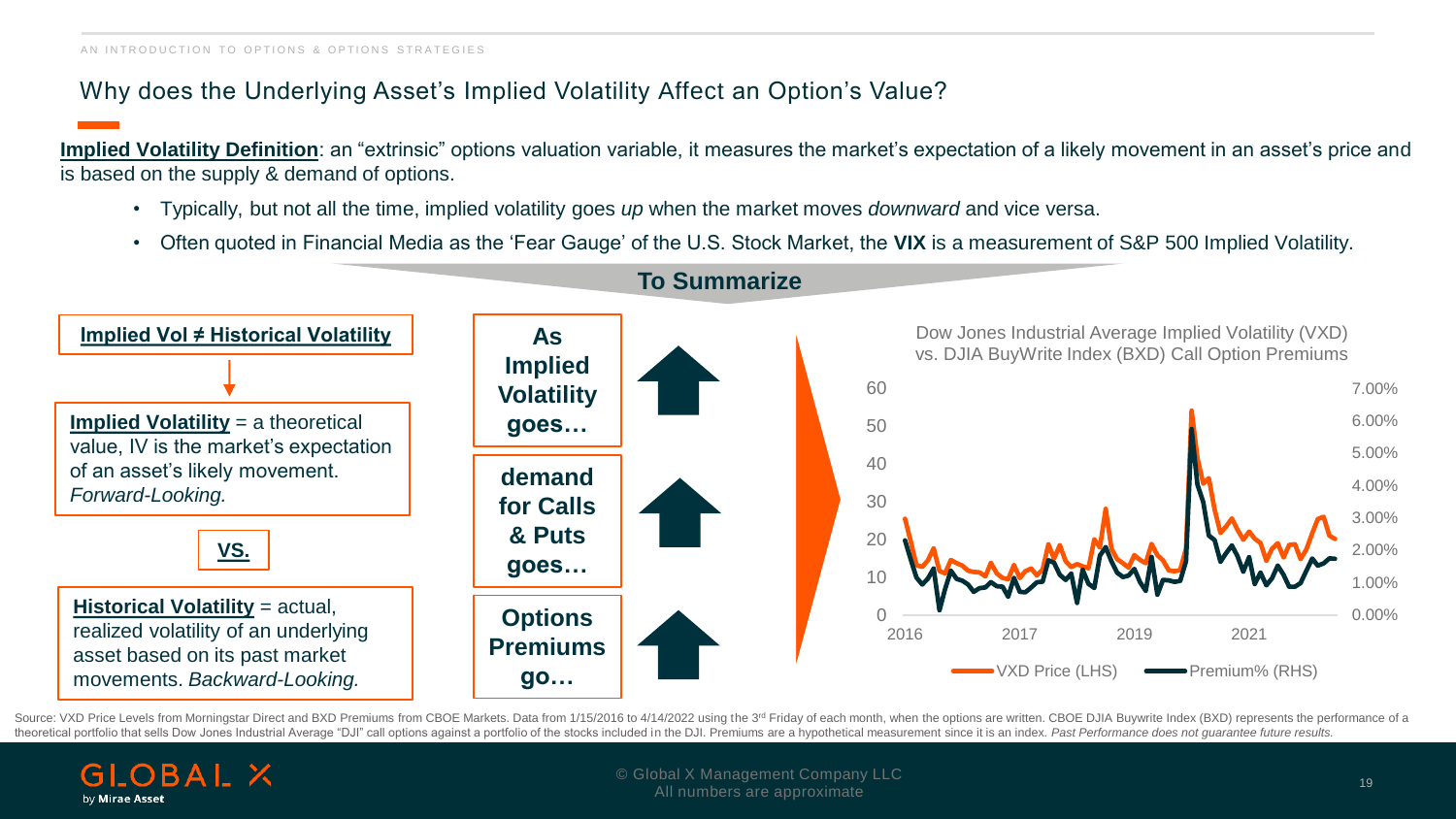# An Introduction to Options & Options Strategies: Table of Contents

- **1. What are Options? (pages 4-7)**
	-
	-
- **2. Understanding Different Options Positions (pages 8-15)**
	- Call Options (pages 10-11)
	-
	-
- **3. What Affects an Option's Value (pages 16-19)**
	-
	-
- **4. Options Strategies (pages 20-30)**
	- Covered Call (pages 22-23)
	- Net-Credit Collar (pages 24-25)
	- Net-Debit Collar (pages 26-28)
	- Protective Put (pages 29-30)
- **5. Glossary – Options Terminology (pages 31-33)**
- **6. Global X Options-Based ETF Suite Summary (pages 34-35)**

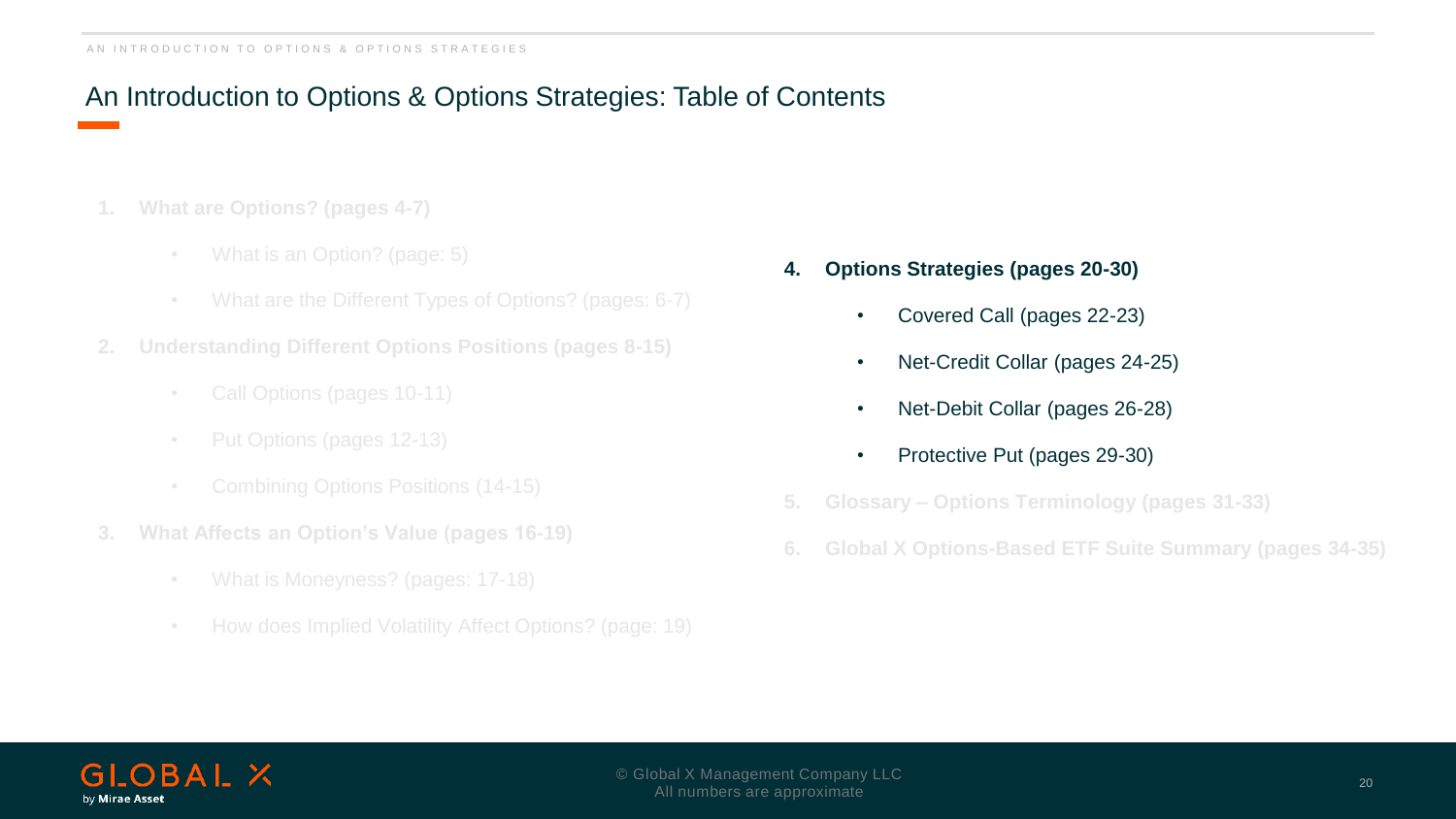# ETFs & Options

ETFs that offer investors exposure to options strategies are becoming increasingly popular, including covered-call ETFs, Collar ETFs, and tail riskhedged ETFs. ETFs will typically own exposure to the underlying asset itself and pair this exposure with options to modify risk/return profiles.



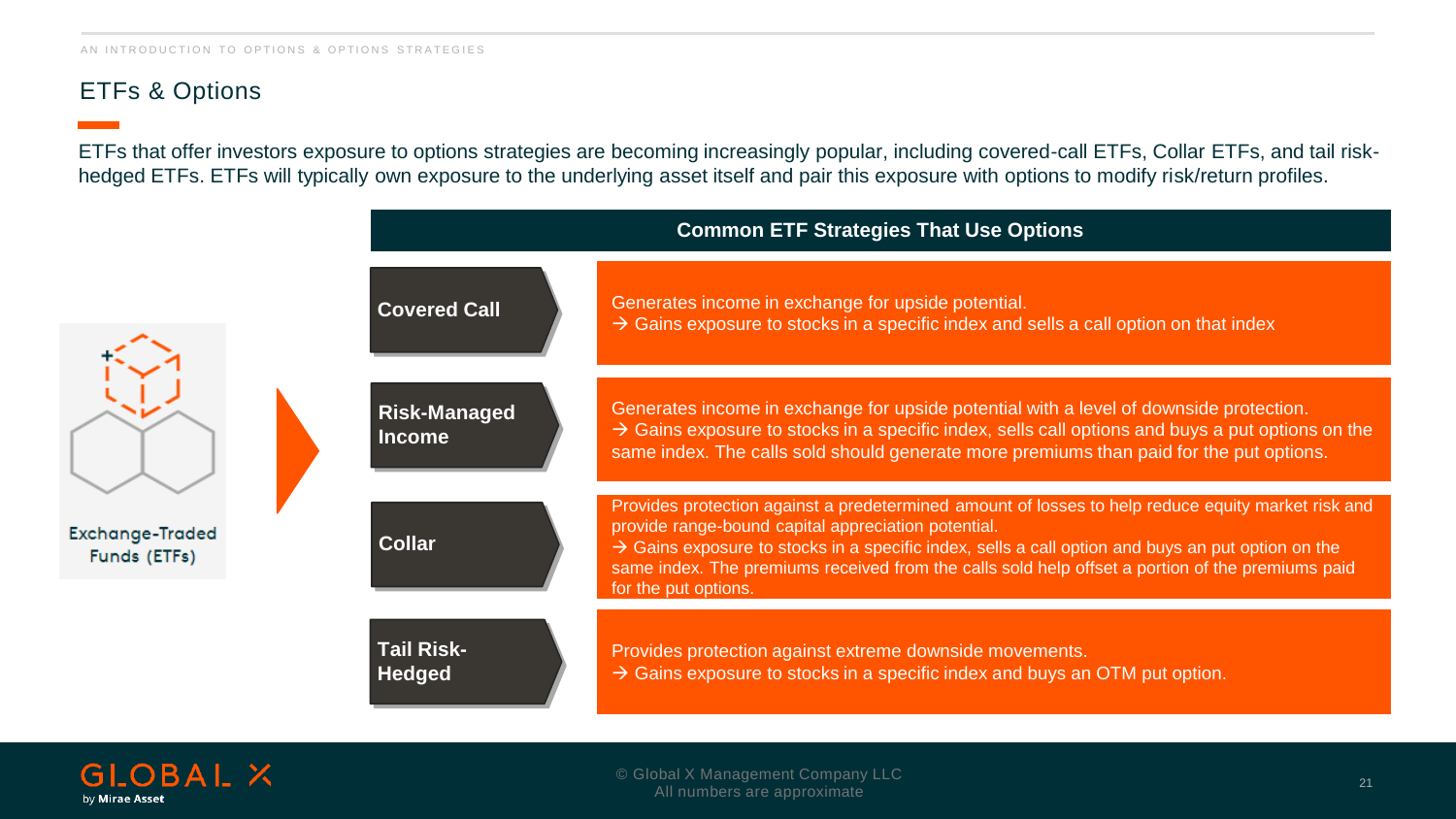# How a Covered Call Strategy Works

A covered call is a popular options strategy to produce income with the potential to increase risk-adjusted returns.

**1** Purchase securities underlying the reference index. Sell a call option on the reference index at a specified strike price. **The Process NOTICE:** The Covered Call payoffs in **orange** and Profit (+) Loss(-)

**2**

**dark blue** are *above* the dotted, **light blue** reference index line. The gaps signify the premiums received for the sold call options.



#### **Covered Call Features**

- o Generates higher expected income versus the reference index itself due to the premiums received from selling call options.
- o Upside potential is capped in the event that the reference index appreciates beyond the strike price.
- $\circ$  Option premiums tend to increase during volatile markets, offering a potential risk management component.
- o No additional downside protection beyond the premiums received.

#### **Max Profit**

(Short Call Strike Price – Reference Index Price) + Short Call Premium

#### **Max Loss**

(–Reference Index Price) + (Short Call Premium)

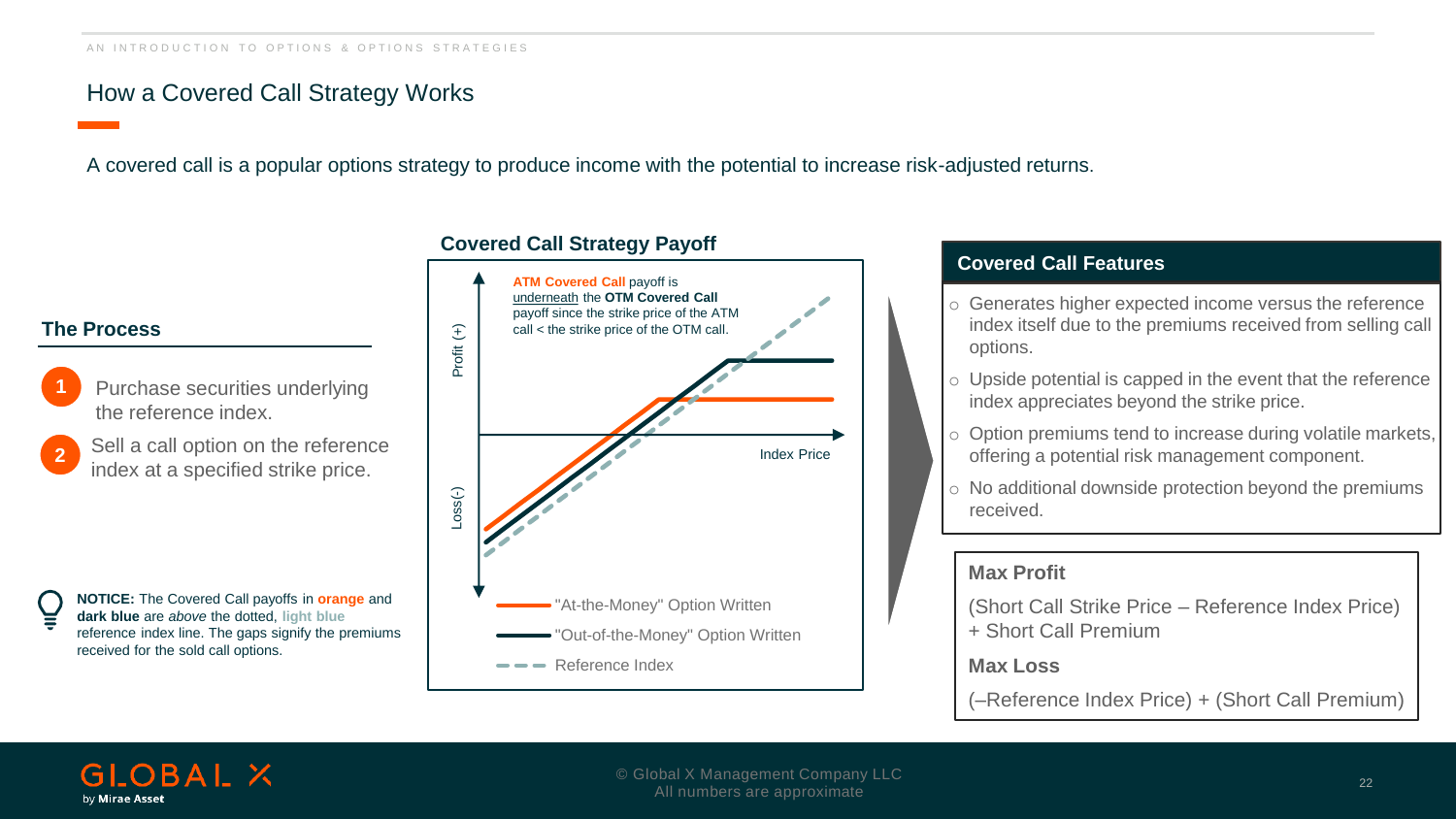# How a Covered Call Strategy Works: An Example

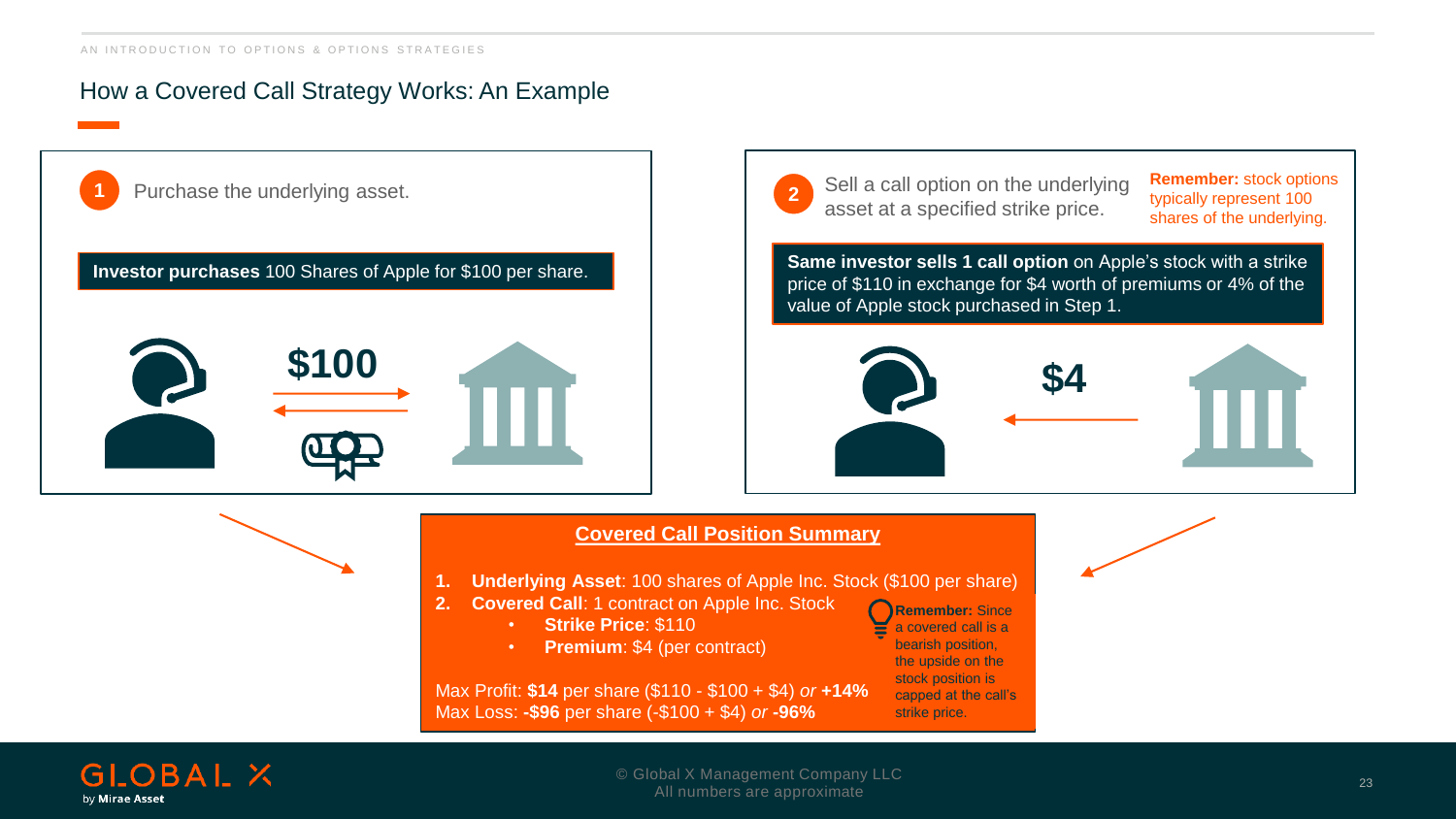### How a Net-Credit Collar Strategy Works

A net-credit collar is a popular options strategy designed to produce income with the potential to increase risk-adjusted returns with additional downside protection relative to a covered call strategy.

#### **The Process**

**1** Purchase securities underlying the reference index.

- **2** Sell a call option on the reference index at a specified strike price.
- **3** Buy a protective put option on the reference index with a level of 'moneyness' that is < the 'moneyness' of the call option that was written in Step 2.

**NOTICE:** The Net-Credit Collar payoff in **orange** is *above* the dotted, **blue** reference index line. The gap signifies the net premiums received since the call option premiums received are worth more than the cost of the put options.

# **Net-Credit Collar Strategy Payoff Net-Credit Collar Strategy Features**



- o Generates higher expected income versus the reference index itself due to the premiums received from selling call options being greater than the premiums paid for buying puts.
- o Generates lower expected income versus a covered call strategy since premiums will be used to purchase a protective put.
- o Upside potential is capped in case the reference index appreciates beyond the strike price of the call.

#### **Max Profit**

(Short Call Strike Price – Reference Index Price) + (Short Call Premium – Long Put Premium)

#### **Max Loss**

(Long Put Strike Price – Reference Index Price) + (Short Call Premium – Long Put Premium)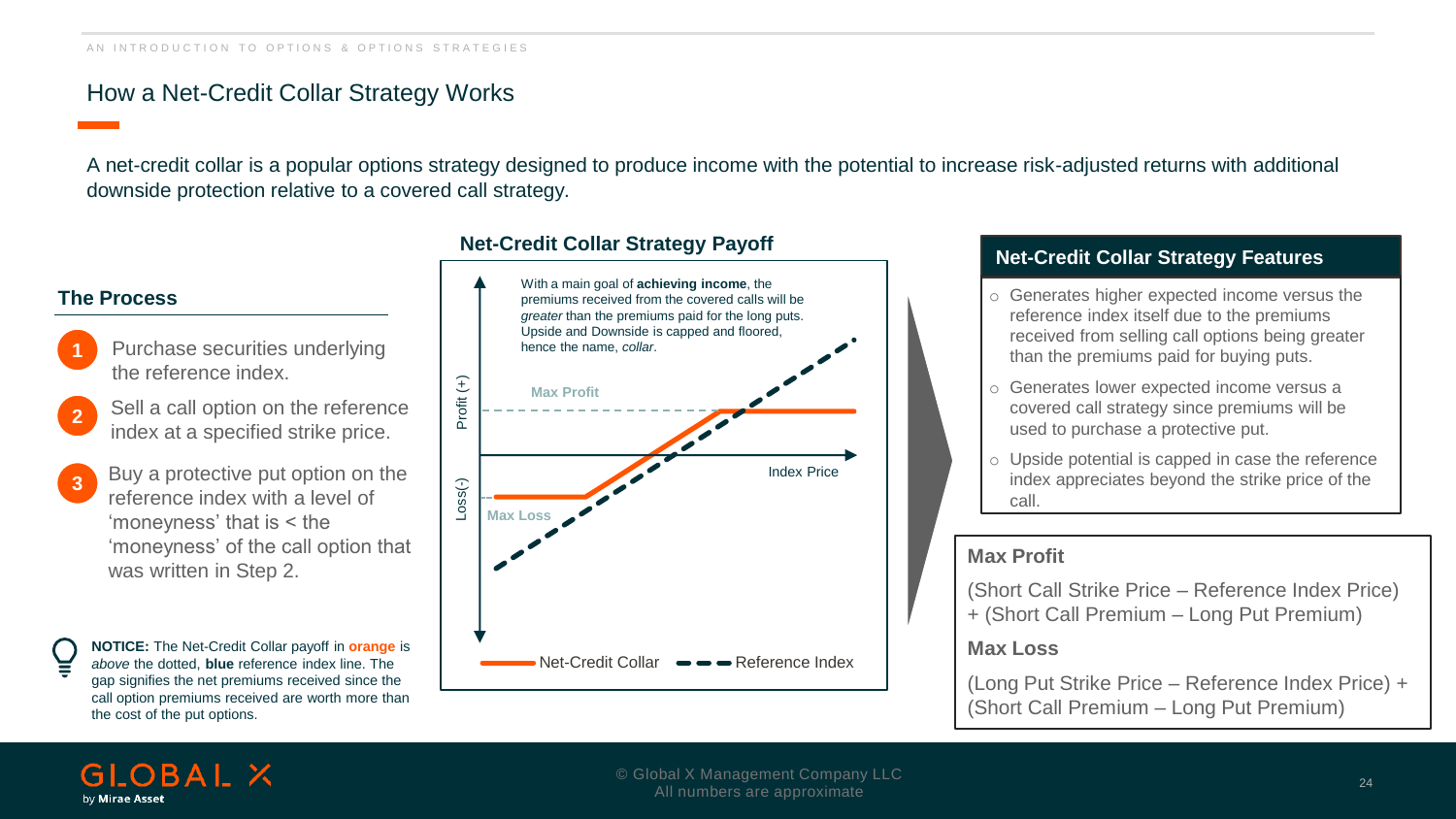# How a Net-Credit Collar Strategy Works: An Example

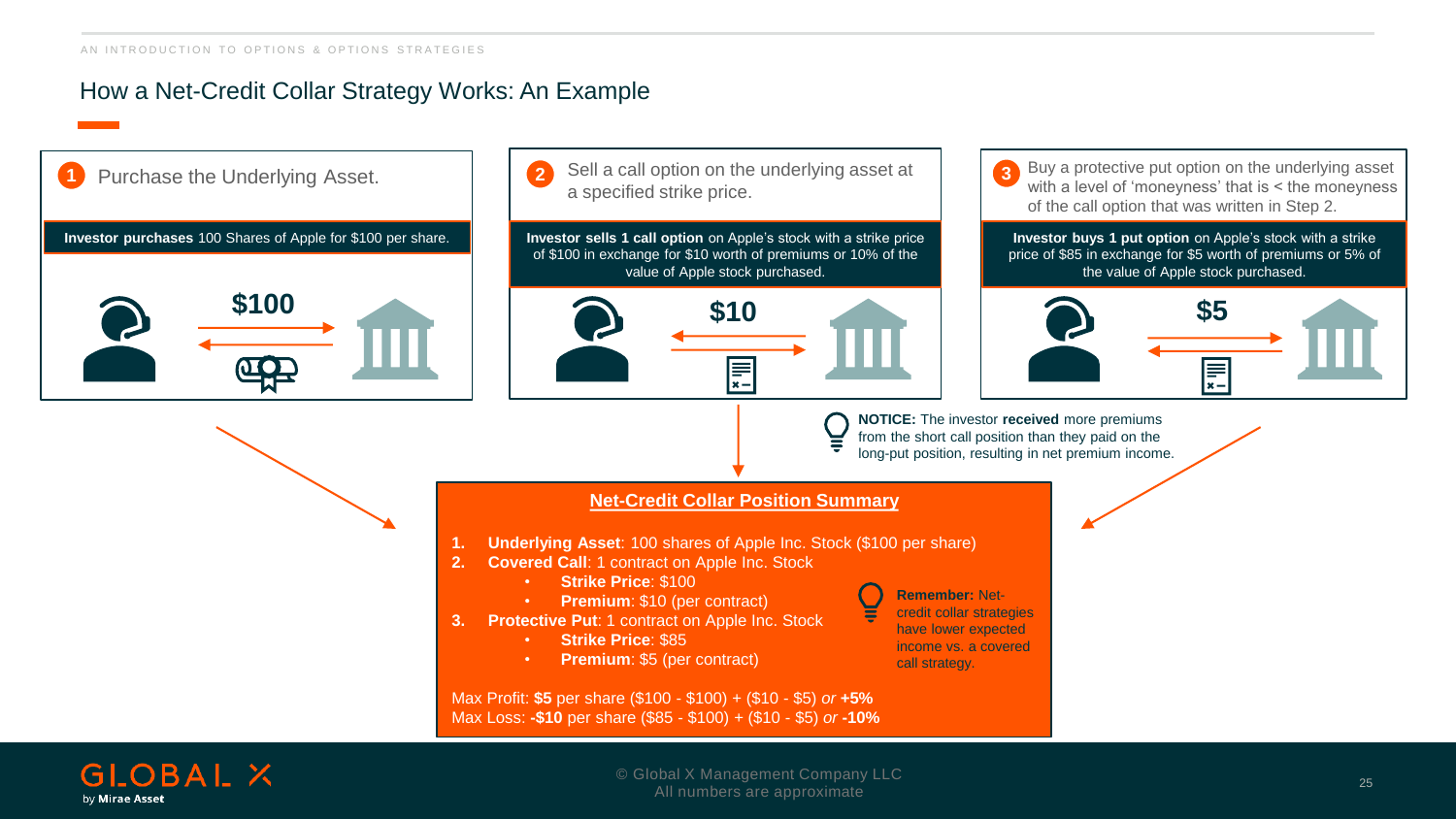# How a Net-Debit Collar Strategy Works

A net-debit collar is a popular options strategy with the potential to provide significant hedging properties to help minimize volatility while simultaneously increasing risk-adjusted returns.



#### **Net-Debit Collar Strategy Payoff**

#### **Net-Debit Collar Strategy Features**

- o With a goal of capital appreciation, the strategy is used to provide a range-bound return profile on a reference index.
- o Upside potential is capped as the reference index appreciates beyond strike price.

#### **Max Profit**

(Short Call Strike Price – Reference Index Price) + (Short Call Premium – Long Put Premium)

#### **Max Loss**

(Long Put Strike Price – Reference Index Price) + (Short Call Premium – Long Put Premium)

#### **GLOBAL X** by Mirae Asset

cost of the put options.

gap signifies the net premiums paid since the call option premiums received are worth less than the

**1**

**2**

**3**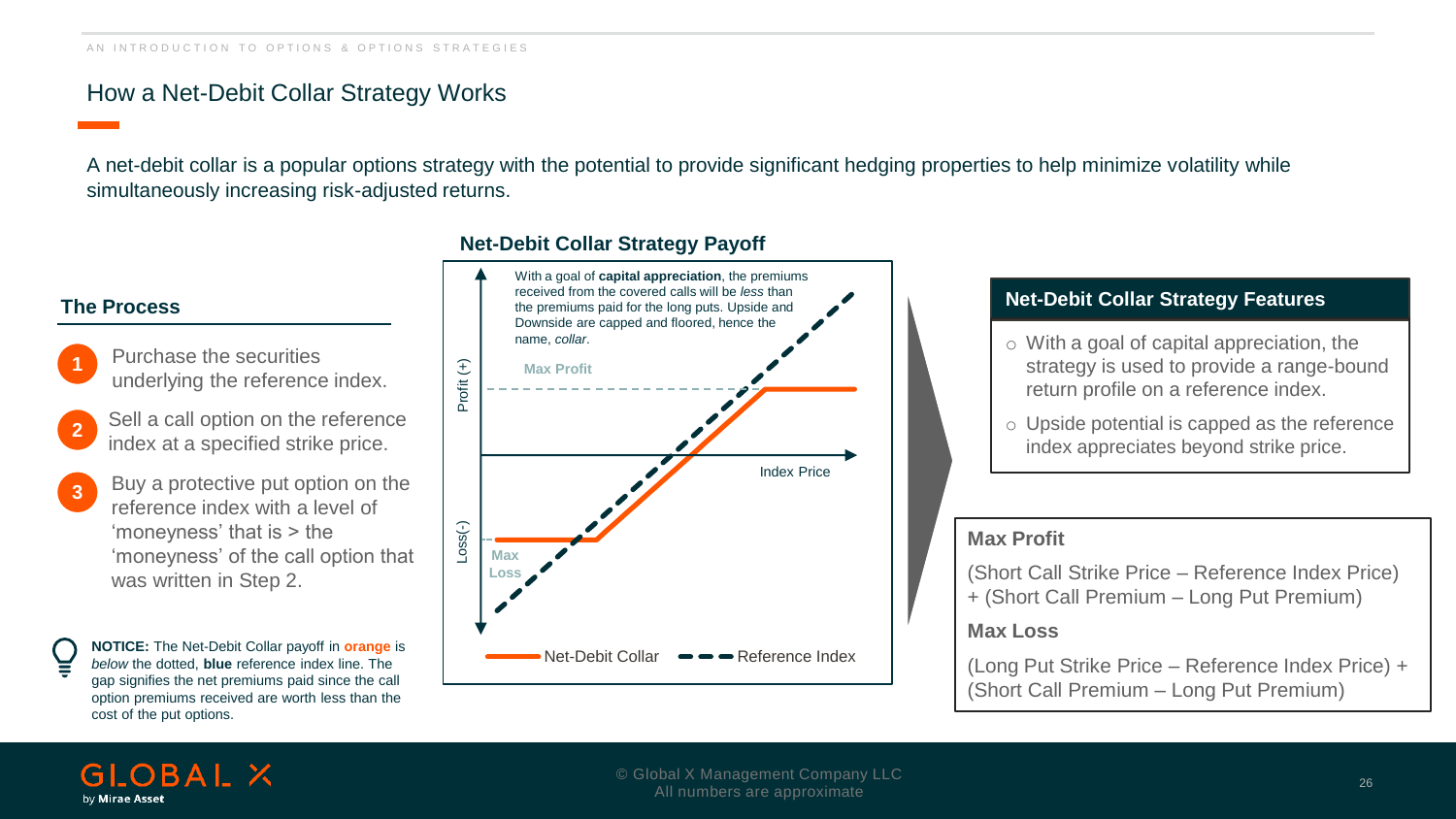# How a Net-Debit Collar Strategy Works: An Example

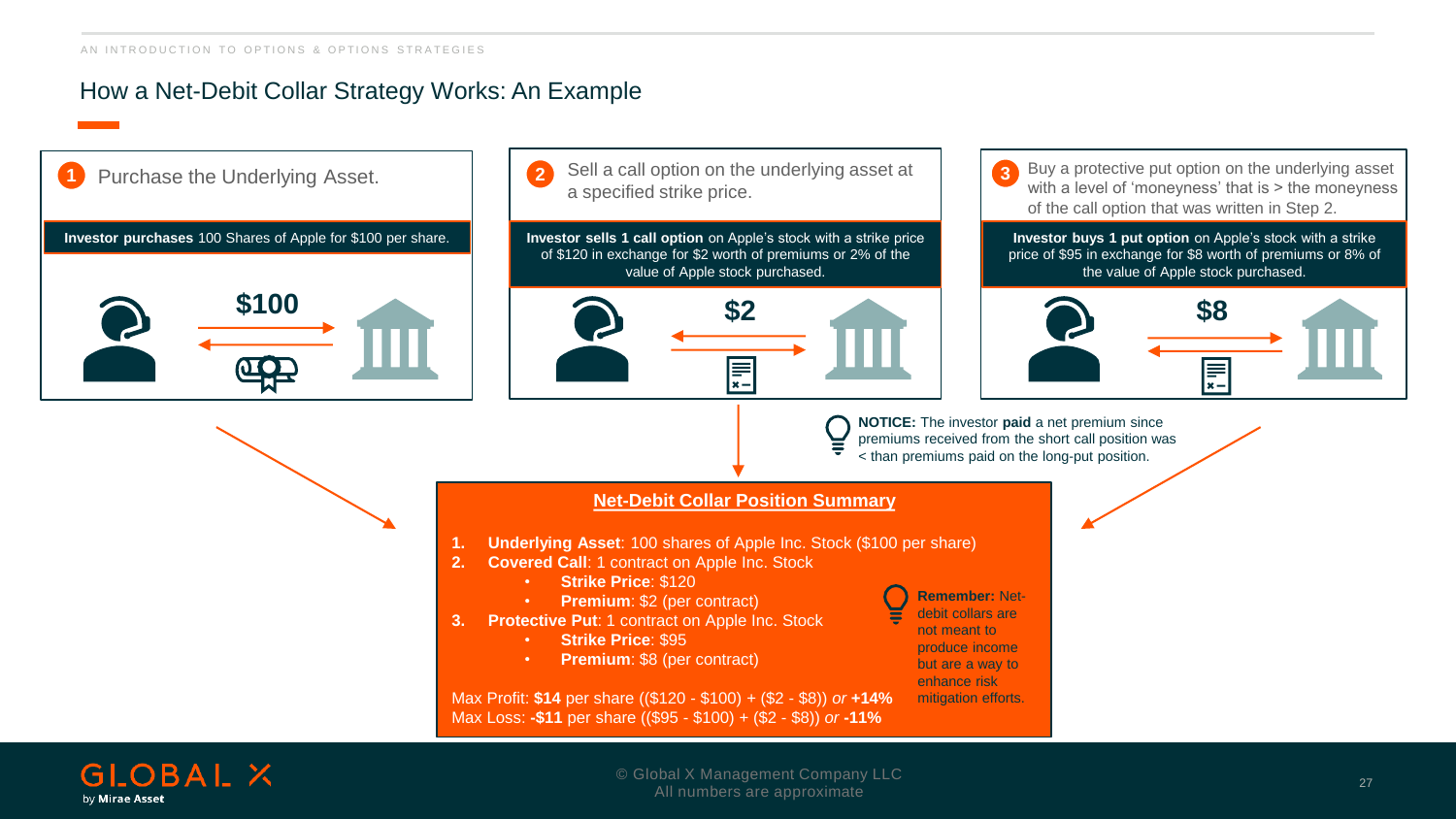#### Net-Credit Collar vs. Net-Debit Collar Summary

Since both strategies are similar in name, it's important to notate that both a net-credit collar and a net-debit collar have different core use cases with different risks, potential rewards and costs that need to be taken into account.



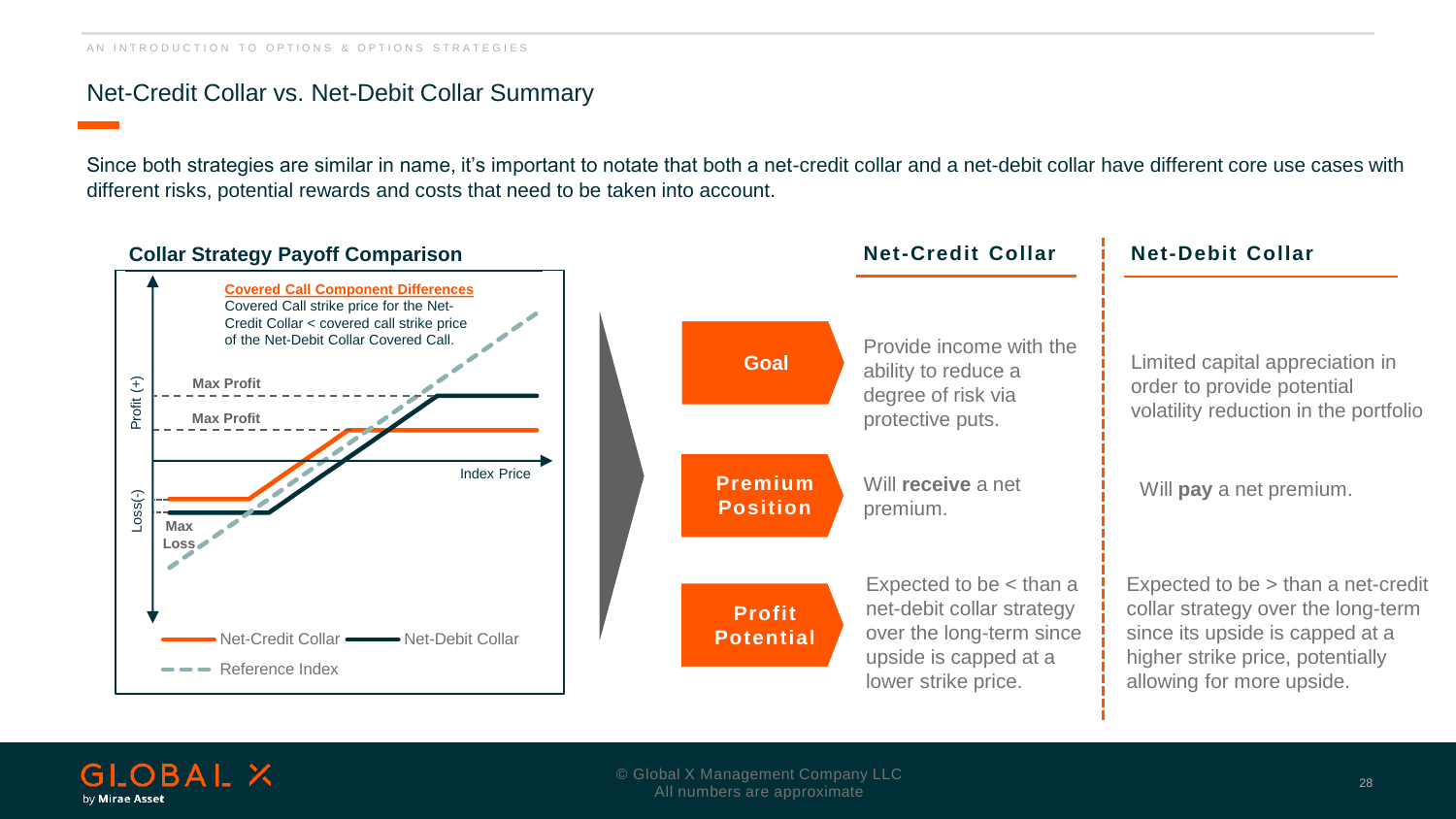### How a Protective Put Strategy Works

Using Protective Puts is a popular options strategy to provide a level of protection on an underlying asset while pursuing capital appreciation. This is commonly referred to as a Tail Risk strategy.



#### **Protective Put Strategy Payoff**

#### **Protective Put Strategy Features**

- o With a goal of capital appreciation, the strategy is used to provide downside protection below the strike price of the purchased put option.
- o Upside potential is unlimited, however a net premium is paid, which reduces the return compared to the reference index.

#### **Max Profit**

Unlimited (minus premiums paid, which reduces return compared to the reference index)

#### **Max Loss**

(Long Put Strike Price – Reference Index Price) – Long Put Premium



**2**

**The Process**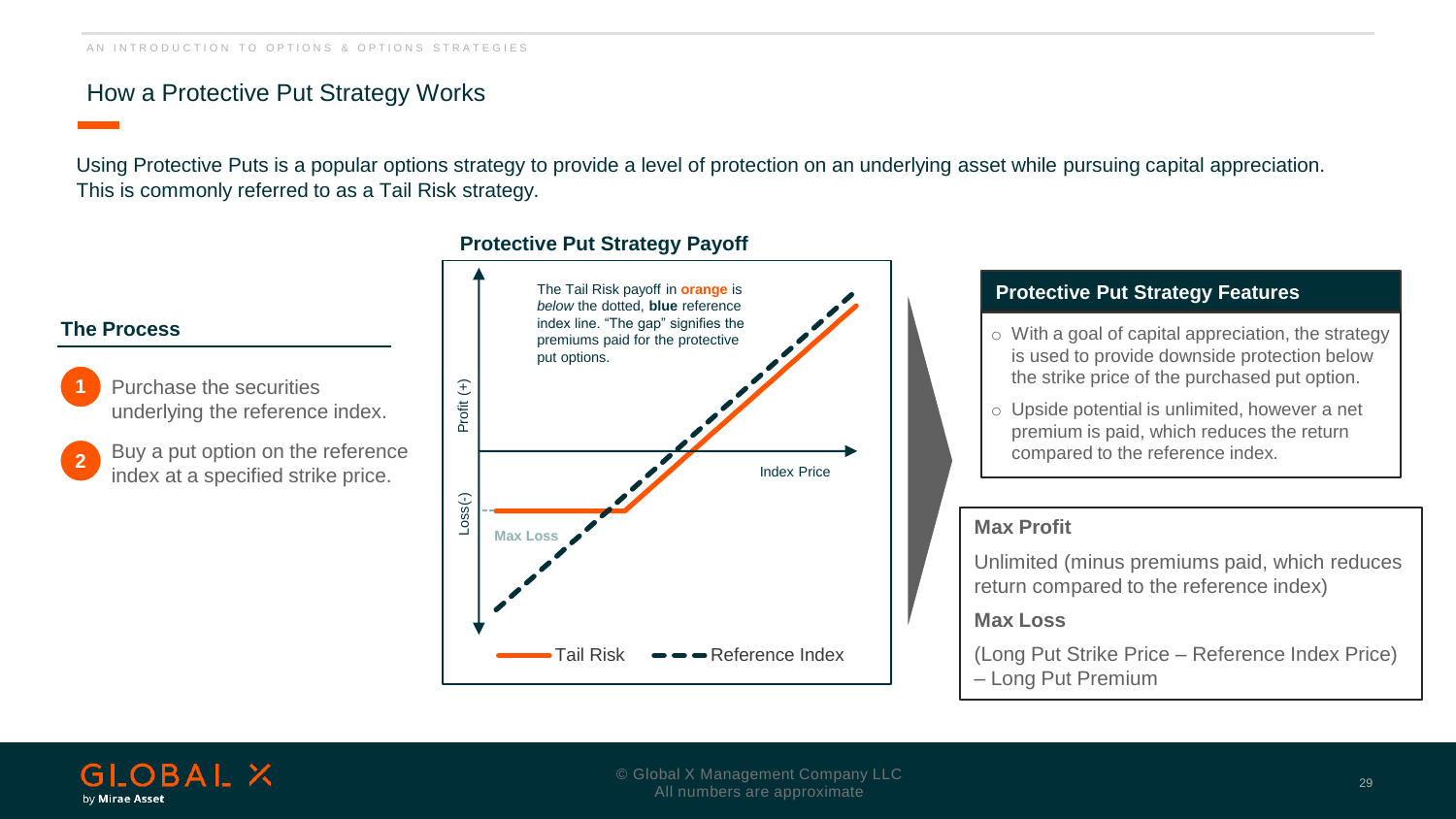# How a Protective Put Strategy Works: An Example



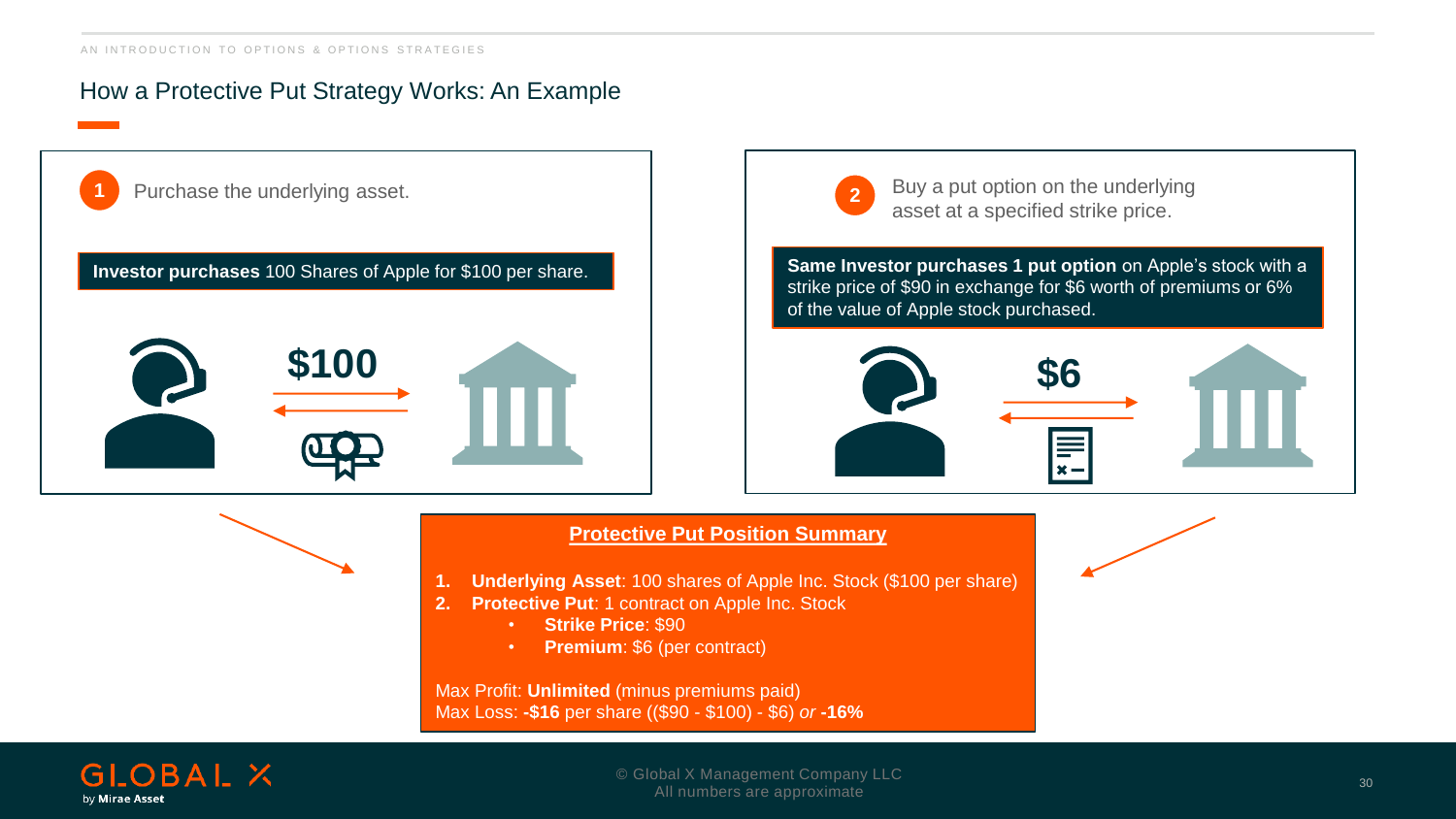# An Introduction to Options & Options Strategies: Table of Contents

- **1. What are Options? (pages 4-7)**
	-
	-
- **2. Understanding Different Options Positions (pages 8-15)**
	- Call Options (pages 10-11)
	-
	-
- **3. What Affects an Option's Value (pages 16-19)**
	-
	-
- **4. Options Strategies (pages 20-30)**
	- Covered Call (pages 22-23)
	- Net-Credit Collar (pages 24-25)
	- Net-Debit Collar (pages 26-28)
	-

#### **5. Glossary – Options Terminology (pages 31-33)**

**6. Global X Options-Based ETF Suite Summary (pages 34-35)**

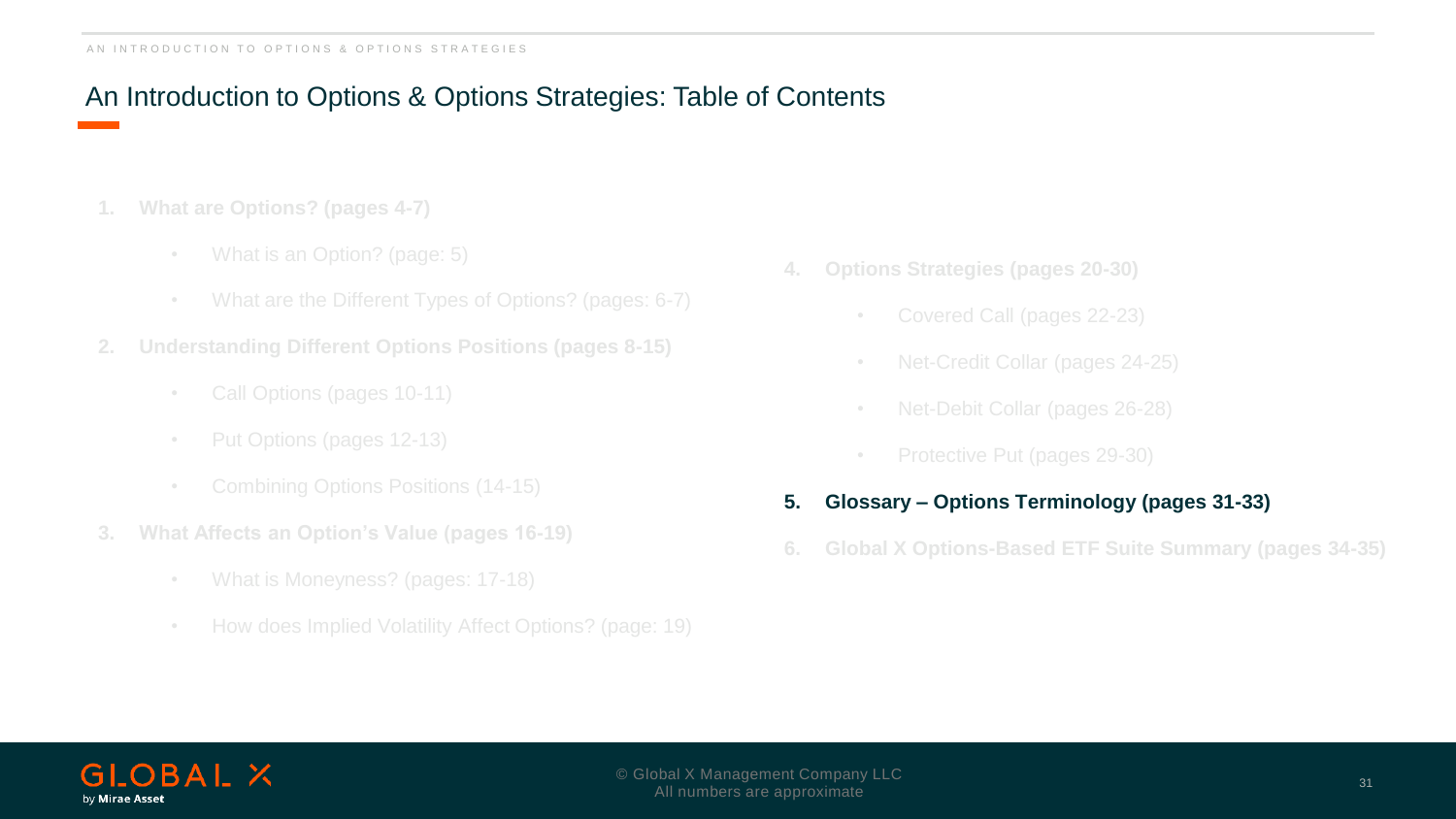# Option Terminology

| Term                | <b>Description</b>                                                                                                                                      | <b>Term</b>            | <b>Description</b>                                                                                                                                                                                              |  |
|---------------------|---------------------------------------------------------------------------------------------------------------------------------------------------------|------------------------|-----------------------------------------------------------------------------------------------------------------------------------------------------------------------------------------------------------------|--|
| <b>Call Option</b>  | An option that gives the holder the right to buy an underlying asset from<br>another party at a fixed price over a specific period of time.             | <b>Risk Free Rate</b>  | The theoretical rate of return on an investment with zero risk.<br>Government bond yields are the most commonly used risk-free rates.                                                                           |  |
| <b>Put Option</b>   | An option that gives the holder the right to sell an underlying asset to<br>another party at a fixed price over a specific period of time.              | <b>Delta</b>           | The sensitivity of the price of an option to changes in the price of the<br>underlying. Delta is a good approximation of how the option price will<br>change for a small change in the value of the underlying. |  |
| Long Call           | A position in a call option contract in which one has the exercisable<br>right under the contract. This position reflects a bullish attitude.           | Gamma                  | A numerical measure of how sensitive an option's delta (the sensitivity<br>of the option's price) is to a change in the value of the underlying.                                                                |  |
| <b>Short Call</b>   | A position in a call option contract one has in which the right under the<br>contract can be exercised against oneself. This reflects bearish attitude. | Time (Theta)           | The change in price of an option associated with a one-day reduction in<br>its time to expiration; the rate at which an option's time value decays.                                                             |  |
| Long Put            | A position in a put option contract in which one has the exercisable right<br>under the contract. This reflects bearish attitude.                       | Volatility (Vega)      | A measure of the sensitivity of an option's price to changes in the<br>underlying's volatility.                                                                                                                 |  |
| <b>Short Put</b>    | A position in a put option contract one has in which the right under the<br>contract can be exercised against oneself. This reflects bullish attitude.  | Premium                | The amount of money a buyer pays and seller receives to engage in an<br>option transaction.                                                                                                                     |  |
| <b>Market Price</b> | The current price of the underlying asset of the option contract, such as<br>a stock.                                                                   | <b>Covered Call</b>    | An option strategy involving the holding of an asset and sale of a call<br>option on the same asset.                                                                                                            |  |
| <b>Strike Price</b> | The fixed price at which an option holder can buy or sell the underlying<br>asset. Also called 'exercise price'.                                        | <b>Expiration Date</b> | This is the day an options contract ceases to exist.                                                                                                                                                            |  |

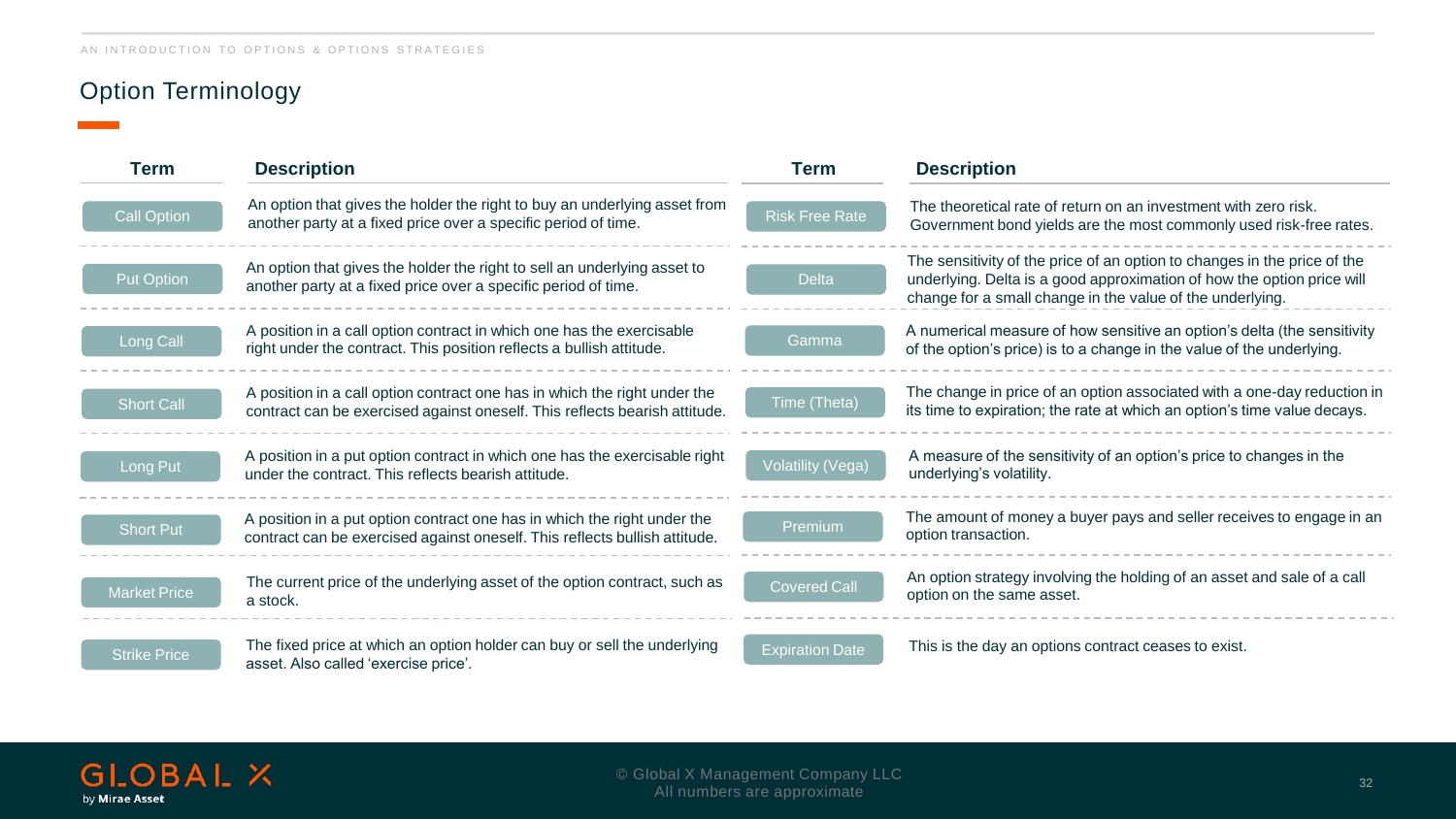# Option Terminology (continued)

| Term             | <b>Description</b>                                                                                                                      |                  | <b>Description</b>                                                                                                                             |  |
|------------------|-----------------------------------------------------------------------------------------------------------------------------------------|------------------|------------------------------------------------------------------------------------------------------------------------------------------------|--|
| Net Debit        | The investor pays a net premium to implement an options strategy,<br>typically seeking capital appreciation.                            | At-the-money     | An option in which the underlying's price equals the strike price.                                                                             |  |
| Net Credit       | The investor receives a net premium to implement an options strategy,<br>typically seeking income.                                      | In-the-money     | Options that, if exercised, would result in the value received being<br>worth more than the payment required to exercise.                      |  |
| Over-the-Counter | A private options transaction between two different investors with<br>customized terms.                                                 | Out-of-the-money | Options that, if exercised, would require the payment of more money<br>than the value received and therefore would not be currently exercised. |  |
| <b>Moneyness</b> | A measure of intrinsic value of an option, that is, it will tell the option<br>holder whether exercising the option will be profitable. |                  |                                                                                                                                                |  |

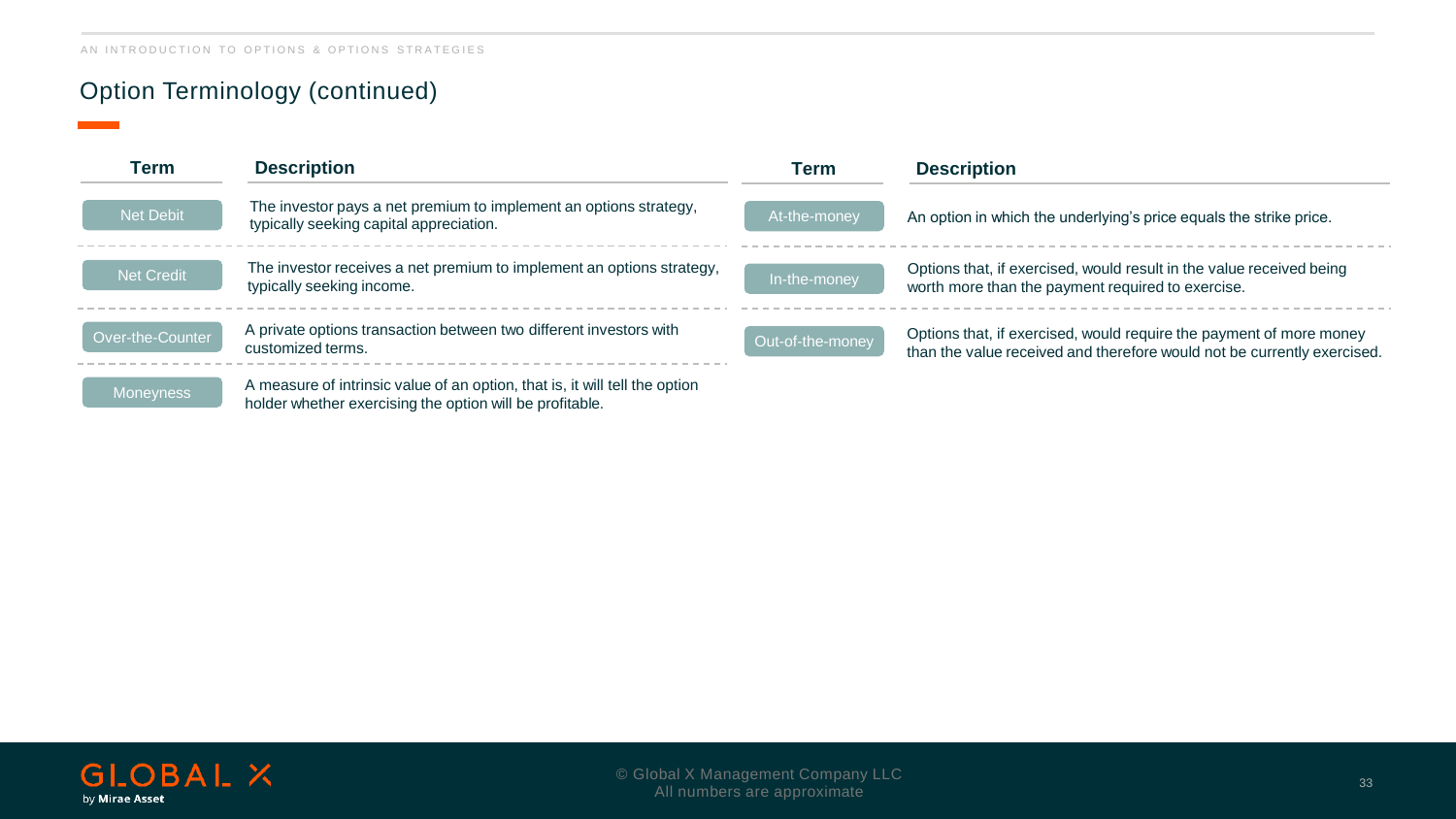# An Introduction to Options & Options Strategies: Table of Contents

- **1. What are Options? (pages 4-7)**
	-
	-
- **2. Understanding Different Options Positions (pages 8-15)**
	- Call Options (pages 10-11)
	-
	-
- **3. What Affects an Option's Value (pages 16-19)**
	-
	-
- **4. Options Strategies (pages 20-30)**
	- Covered Call (pages 22-23)
	- Net-Credit Collar (pages 24-25)
	- Net-Debit Collar (pages 26-28)
	-
- **5. Glossary – Options Terminology (pages 31-33)**
- **6. Global X Options-Based ETF Suite Summary (pages 34-35)**